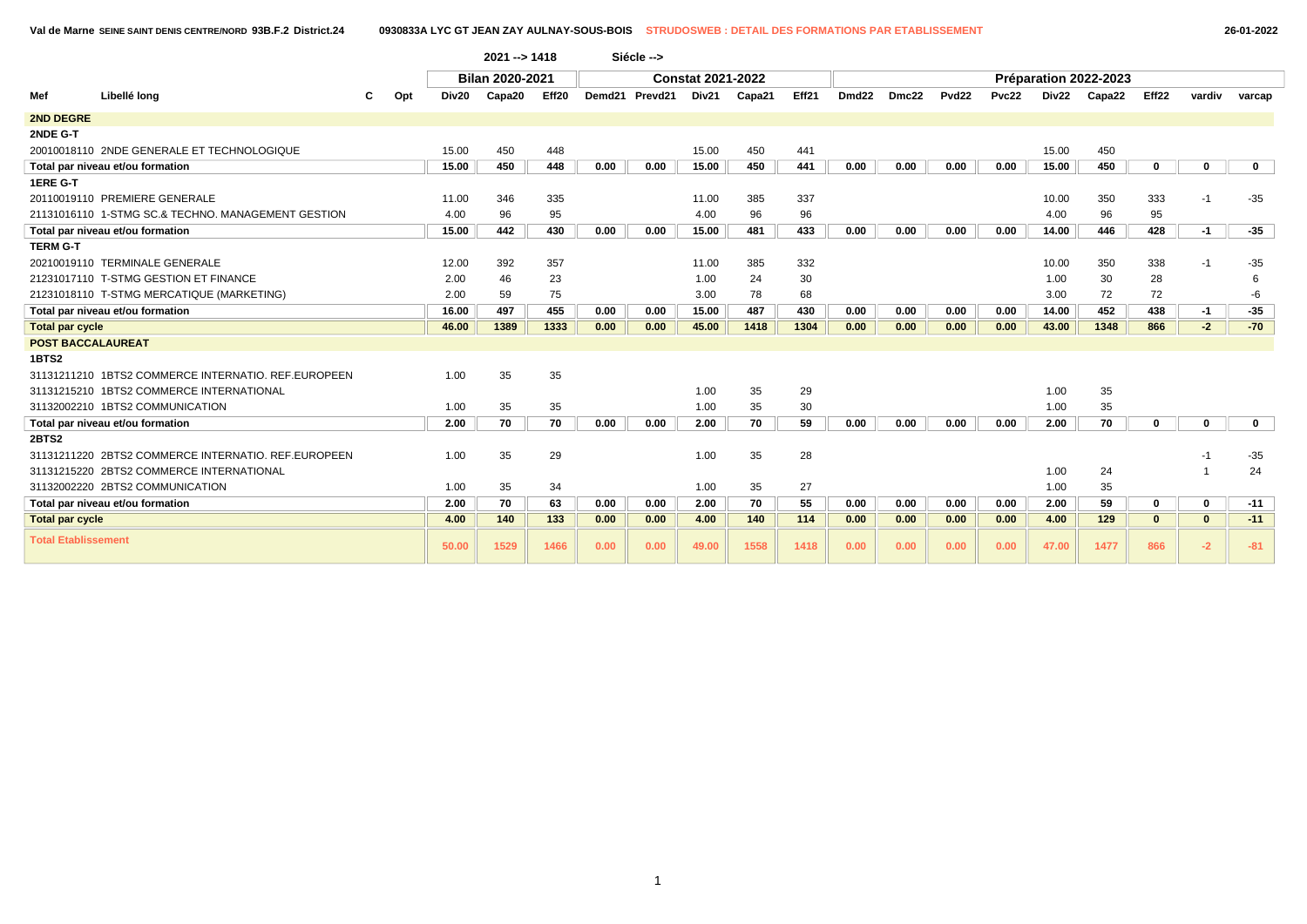|                          |                                                      |   |     |       | $2021 - 1932$          |       |      | Siécle -->     |                          |        |       |       |       |       |       |       |                       |       |        |        |              |
|--------------------------|------------------------------------------------------|---|-----|-------|------------------------|-------|------|----------------|--------------------------|--------|-------|-------|-------|-------|-------|-------|-----------------------|-------|--------|--------|--------------|
|                          |                                                      |   |     |       | <b>Bilan 2020-2021</b> |       |      |                | <b>Constat 2021-2022</b> |        |       |       |       |       |       |       | Préparation 2022-2023 |       |        |        |              |
| Mef                      | Libellé long                                         | c | Opt | Div20 | Capa20                 | Eff20 |      | Demd21 Prevd21 | Div21                    | Capa21 | Eff21 | Dmd22 | Dmc22 | Pvd22 | Pvc22 |       | Div22 Capa22          | Eff22 | vardiv | varcap |              |
| <b>2ND DEGRE</b>         |                                                      |   |     |       |                        |       |      |                |                          |        |       |       |       |       |       |       |                       |       |        |        |              |
| 2NDE G-T                 |                                                      |   |     |       |                        |       |      |                |                          |        |       |       |       |       |       |       |                       |       |        |        |              |
|                          | 20010018110 2NDE GENERALE ET TECHNOLOGIQUE           |   |     | 14.00 | 420                    | 410   |      |                | 14.00                    | 420    | 416   |       |       |       |       | 14.00 | 420                   |       |        |        |              |
|                          | Total par niveau et/ou formation                     |   |     | 14.00 | 420                    | 410   | 0.00 | 0.00           | 14.00                    | 420    | 416   | 0.00  | 0.00  | 0.00  | 0.00  | 14.00 | 420                   | 0     | 0      |        | $\mathbf{0}$ |
| 1ERE G-T                 |                                                      |   |     |       |                        |       |      |                |                          |        |       |       |       |       |       |       |                       |       |        |        |              |
|                          | 20110019110 PREMIERE GENERALE                        |   |     | 7.00  | 231                    | 237   |      |                | 7.00                     | 245    | 238   |       |       |       |       | 7.00  | 245                   | 240   |        |        |              |
|                          | 21120010110 1STI2D SC. & TECHN. INGEN.INNOV.DEV.DUR. |   |     | 2.00  | 60                     | 60    |      |                | 2.00                     | 60     | 60    |       |       |       |       | 2.00  | 60                    | 60    |        |        |              |
|                          | 21131016110 1-STMG SC.& TECHNO, MANAGEMENT GESTION   |   |     | 3.00  | 72                     | 71    |      |                | 3.00                     | 72     | 71    |       |       |       |       | 3.00  | 72                    | 72    |        |        |              |
|                          | 21133104110 1-ST2S SC. & TECHNO. SANTE & SOCIAL      |   |     | 2.00  | 70                     | 70    |      |                | 2.00                     | 60     | 58    |       |       |       |       | 2.00  | 60                    | 60    |        |        |              |
|                          | Total par niveau et/ou formation                     |   |     | 14.00 | 433                    | 438   | 0.00 | 0.00           | 14.00                    | 437    | 427   | 0.00  | 0.00  | 0.00  | 0.00  | 14.00 | 437                   | 432   | 0      |        | $\mathbf{0}$ |
| <b>TERM G-T</b>          |                                                      |   |     |       |                        |       |      |                |                          |        |       |       |       |       |       |       |                       |       |        |        |              |
|                          | 20210019110 TERMINALE GENERALE                       |   |     | 8.00  | 275                    | 243   |      |                | 8.00                     | 280    | 236   |       |       |       |       | 7.00  | 245                   | 241   | $-1$   | -35    |              |
|                          | 21220004110 TSTI2D ENERGIES ET ENVIRONNEMENT         |   |     | 0.50  | 14                     | 15    |      |                | 0.50                     | 15     | 15    |       |       |       |       | 0.50  | 15                    | 15    |        |        |              |
|                          | 21220005110 TSTI2D INNOV.TECHNO. ECO CONCEPT.        |   |     | 1.00  | 28                     | 30    |      |                | 1.00                     | 35     | 29    |       |       |       |       | 1.00  | 35                    | 33    |        |        |              |
|                          | 21220006110 TSTI2D SYSTE INFO. ET NUMERIQUE          |   |     | 0.50  | 14                     | 15    |      |                | 0.50                     | 15     | 15    |       |       |       |       | 0.50  | 15                    | 15    |        |        |              |
|                          | 21231017110 T-STMG GESTION ET FINANCE                |   |     | 0.70  | 16                     | 16    |      |                | 0.75                     | 18     | 18    |       |       |       |       | 0.75  | 18                    | 17    |        |        |              |
|                          | 21231018110 T-STMG MERCATIQUE (MARKETING)            |   |     | 0.70  | 17                     | 18    |      |                | 0.75                     | 18     | 18    |       |       |       |       | 0.75  | 18                    | 18    |        |        |              |
| 21231019110              | T-STMG RESSOUR. HUMAINES &<br>COMMUNICATION          |   |     | 0.70  | 17                     | 18    |      |                | 0.75                     | 18     | 18    |       |       |       |       | 0.75  | 18                    | 18    |        |        |              |
|                          | 21231020110 T-STMG SYSTEMES D'INFORMATION DE GESTION |   |     | 0.90  | 19                     | 18    |      |                | 0.75                     | 18     | 16    |       |       |       |       | 0.75  | 18                    | 17    |        |        |              |
|                          | 21233104110 T-ST2S SC. & TECHNO. SANTE & SOCIAL      |   |     | 2.00  | 68                     | 66    |      |                | 2.00                     | 70     | 68    |       |       |       |       | 2.00  | 60                    | 58    |        | $-10$  |              |
|                          | Total par niveau et/ou formation                     |   |     | 15.00 | 468                    | 439   | 0.00 | 0.00           | 15.00                    | 487    | 433   | 0.00  | 0.00  | 0.00  | 0.00  | 14.00 | 442                   | 432   | -1     | -45    |              |
| <b>Total par cycle</b>   |                                                      |   |     | 43.00 | 1321                   | 1287  | 0.00 | 0.00           | 43.00                    | 1344   | 1276  | 0.00  | 0.00  | 0.00  | 0.00  | 42.00 | 1299                  | 864   | $-1$   | $-45$  |              |
| <b>POST BACCALAUREAT</b> |                                                      |   |     |       |                        |       |      |                |                          |        |       |       |       |       |       |       |                       |       |        |        |              |
| <b>1BTS2</b>             |                                                      |   |     |       |                        |       |      |                |                          |        |       |       |       |       |       |       |                       |       |        |        |              |
|                          | 31120008210 1BTS2 TECHNICO-COMMERCIAL                | a |     | 1.00  | 35                     | 33    |      |                |                          |        |       |       |       |       |       |       |                       |       |        |        |              |
|                          | 31120009210 1BTS2 CONCEPTION PRODUITS INDUSTRIELS    |   |     | 1.00  | 24                     | 24    |      |                | 1.00                     | 24     | 22    |       |       |       |       | 1.00  | 24                    |       |        |        |              |
|                          | 31120111210 1BTS2 CONCEPT.ET REAL.SYST.AUTOMATIQUES  |   |     | 1.00  | 24                     | 25    |      |                | 1.00                     | 24     | 21    |       |       |       |       | 1.00  | 24                    |       |        |        |              |
|                          | 31125520210 1BTS2 ELECTROTECHNIQUE                   |   |     | 1.00  | 24                     | 26    |      |                | 1.00                     | 24     | 21    |       |       |       |       | 1.00  | 24                    |       |        |        |              |
|                          | 31131216210 1BTS2 CONSEIL&COMMERC. SOLUT. TECHNIQ.   | a |     |       |                        |       |      |                | 1.00                     | 35     | 34    |       |       |       |       | 1.00  | 35                    |       |        |        |              |
|                          | 31131408210 1BTS2 COMPTABILITE ET GESTION            |   |     | 2.00  | 59                     | 60    |      |                | 2.00                     | 59     | 54    |       |       |       |       | 2.00  | 59                    |       |        |        |              |
|                          | 31131409210 1BTS2 GESTION DE LA PME                  |   |     | 1.00  | 35                     | 36    |      |                | 1.00                     | 35     | 34    |       |       |       |       | 1.00  | 35                    |       |        |        |              |
|                          | 31132409210 1BTS2 SUPPORT A L'ACTION MANAGERIALE     |   |     | 1.00  | 35                     | 33    |      |                | 1.00                     | 35     | 29    |       |       |       |       | 1.00  | 35                    |       |        |        |              |
|                          | 31132612210 1BTS2 SERV.INFORMATIQ.ORGAN.1ERE ANNEE   |   |     | 3.00  | 105                    | 88    |      |                | 3.00                     | 105    | 100   |       |       |       |       | 3.00  | 105                   |       |        |        |              |
|                          | Total par niveau et/ou formation                     |   |     | 11.00 | 341                    | 325   | 0.00 | 0.00           | 11.00                    | 341    | 315   | 0.00  | 0.00  | 0.00  | 0.00  | 11.00 | 341                   | 0     | 0      |        | $\mathbf{0}$ |
| 2BTS2                    |                                                      |   |     |       |                        |       |      |                |                          |        |       |       |       |       |       |       |                       |       |        |        |              |
|                          | 31120008220 2BTS2 TECHNICO-COMMERCIAL                |   |     | 1.00  | 30                     | 25    |      |                | 1.00                     | 24     | 20    |       |       |       |       |       |                       |       | -1     | $-24$  |              |
|                          | 31120009220 2BTS2 CONCEPTION PRODUITS INDUSTRIELS    |   |     | 1.00  | 24                     | 12    |      |                | 1.00                     | 24     | 18    |       |       |       |       | 1.00  | 24                    |       |        |        |              |
|                          | 31120111220 2BTS2 CONCEPT.ET REAL.SYST.AUTOMATIQUES  |   |     | 1.00  | 24                     | 20    |      |                | 1.00                     | 24     | 20    |       |       |       |       | 1.00  | 24                    |       |        |        |              |
|                          | 31125515220 2BTS2 ELECTROTECHNIQUE                   |   |     | 1.00  | 24                     | 16    |      |                |                          |        |       |       |       |       |       |       |                       |       |        |        |              |
|                          | 31125520220 2BTS2 ELECTROTECHNIQUE                   |   |     |       |                        |       |      |                | 1.00                     | 24     | 20    |       |       |       |       | 1.00  | 24                    |       |        |        |              |
|                          | 31131216220 2BTS2 CONSEIL&COMMERC. SOLUT. TECHNIQ.   |   |     |       |                        |       |      |                |                          |        |       |       |       |       |       | 1.00  | 24                    |       |        | 24     |              |
|                          | 31131408220 2BTS2 COMPTABILITE ET GESTION            |   |     | 2.00  | 59                     | 48    |      |                | 2.00                     | 54     | 42    |       |       |       |       | 2.00  | 48                    |       |        |        | -6           |
|                          | 31131409220 2BTS2 GESTION DE LA PME                  |   |     | 1.00  | 35                     | 24    |      |                | 1.00                     | 30     | 27    |       |       |       |       | 1.00  | 30                    |       |        |        |              |
|                          | 31132409220 2BTS2 SUPPORT A L'ACTION MANAGERIALE     |   |     | 1.00  | 35                     | 26    |      |                | 1.00                     | 30     | 27    |       |       |       |       | 1.00  | 30                    |       |        |        |              |
|                          | 31132610220 2BTS2 SERV.INFORMATIQ.ORGAN.OPT.SISR     |   |     | 1.50  | 36                     | 41    |      |                |                          |        |       |       |       |       |       |       |                       |       |        |        |              |
|                          | 31132611220 2BTS2 SERV.INFORMATIQ.ORGAN.OPT.SLAM     |   |     | 1.50  | 36                     | 37    |      |                |                          |        |       |       |       |       |       |       |                       |       |        |        |              |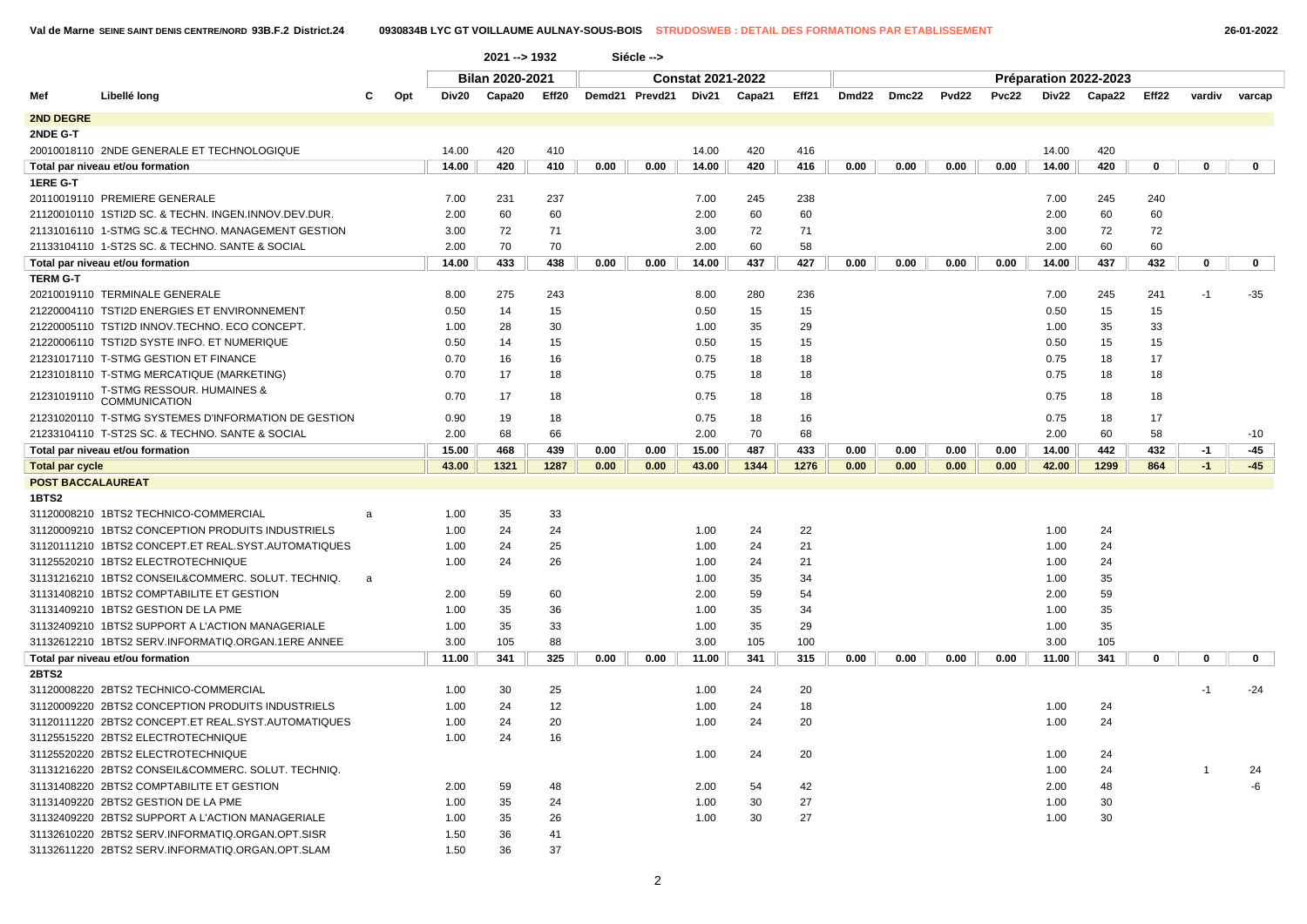|                            |                                                    |   |     |       | $2021 - 51932$         |       |        | Siécle --> |                          |        |       |                   |       |                   |       |       |                       |          |             |             |
|----------------------------|----------------------------------------------------|---|-----|-------|------------------------|-------|--------|------------|--------------------------|--------|-------|-------------------|-------|-------------------|-------|-------|-----------------------|----------|-------------|-------------|
|                            |                                                    |   |     |       | <b>Bilan 2020-2021</b> |       |        |            | <b>Constat 2021-2022</b> |        |       |                   |       |                   |       |       | Préparation 2022-2023 |          |             |             |
| Mef                        | Libellé long                                       |   | Opt | Div20 | Capa20                 | Eff20 | Demd21 | Prevd21    | Div <sub>21</sub>        | Capa21 | Eff21 | Dmd <sub>22</sub> | Dmc22 | Pvd <sub>22</sub> | Pvc22 | Div22 | Capa22                | Eff22    | vardiv      | varcap      |
|                            | 31132613220 2BTS2 SERV.INFORMATIQ.ORGAN.OPT.A.SISR |   |     |       |                        |       |        |            | 1.50                     | 36     | 35    |                   |       |                   |       | 1.50  | 42                    |          |             |             |
|                            | 31132614220 2BTS2 SERV.INFORMATIQ.ORGAN.OPT.B.SLAM |   |     |       |                        |       |        |            | 1.50                     | 36     | 33    |                   |       |                   |       | 1.50  | 42                    |          |             |             |
|                            | Total par niveau et/ou formation                   |   |     | 11.00 | 303                    | 249   | 0.00   | 0.00       | 11.00                    | 282    | 242   | 0.00              | 0.00  | 0.00              | 0.00  | 11.00 | 288                   | 0        |             | 6           |
| <b>LICENC PRO</b>          |                                                    |   |     |       |                        |       |        |            |                          |        |       |                   |       |                   |       |       |                       |          |             |             |
|                            | 4159990G11A LICENCE PROF GESTION DE LA PRODUCTION  | b |     | 1.00  | 15                     |       |        |            | 1.00                     | 15     |       |                   |       |                   |       | 1.00  | 15                    |          |             |             |
|                            | Total par niveau et/ou formation                   |   |     | 1.00  | 15                     | 0     | 0.00   | 0.00       | 1.00                     | 15     | 0     | 0.00              | 0.00  | 0.00              | 0.00  | 1.00  | 15                    | 0        | 0           | 0           |
| DCG-1                      |                                                    |   |     |       |                        |       |        |            |                          |        |       |                   |       |                   |       |       |                       |          |             |             |
|                            | 41231403310 DCG1 COMPTABILITE ET GESTION 1E ANNEE  |   |     | 1.00  | 40                     | 38    |        |            | 1.00                     | 40     | 38    |                   |       |                   |       | 1.00  | 40                    |          |             |             |
|                            | Total par niveau et/ou formation                   |   |     | 1.00  | 40                     | 38    | 0.00   | 0.00       | 1.00                     | 40     | 38    | 0.00              | 0.00  | 0.00              | 0.00  | 1.00  | 40                    | 0        | o           | 0           |
| DCG-2                      |                                                    |   |     |       |                        |       |        |            |                          |        |       |                   |       |                   |       |       |                       |          |             |             |
|                            | 41231403320 DCG2 COMPTABILITE ET GESTION 2E ANNEE  |   |     | 1.00  | 40                     | 38    |        |            | 1.00                     | 40     | 31    |                   |       |                   |       | 1.00  | 40                    |          |             |             |
|                            | Total par niveau et/ou formation                   |   |     | 1.00  | 40                     | 38    | 0.00   | 0.00       | 1.00                     | 40     | 31    | 0.00              | 0.00  | 0.00              | 0.00  | 1.00  | 40                    | 0        |             | $\mathbf 0$ |
| DCG-3                      |                                                    |   |     |       |                        |       |        |            |                          |        |       |                   |       |                   |       |       |                       |          |             |             |
|                            | 41231403330 DCG3 COMPTABILITE ET GESTION 3E ANNEE  |   |     | 1.00  | 40                     | 28    |        |            | 1.00                     | 40     | 30    |                   |       |                   |       | 1.00  | 40                    |          |             |             |
|                            | Total par niveau et/ou formation                   |   |     | 1.00  | 40                     | 28    | 0.00   | 0.00       | 1.00                     | 40     | 30    | 0.00              | 0.00  | 0.00              | 0.00  | 1.00  | 40                    | 0        | $\mathbf 0$ | $\mathbf 0$ |
| <b>Total par cycle</b>     |                                                    |   |     | 26.00 | 779                    | 678   | 0.00   | 0.00       | 26.00                    | 758    | 656   | 0.00              | 0.00  | 0.00              | 0.00  | 26.00 | 764                   | $\bf{0}$ | $\Omega$    | 6           |
| <b>Total Etablissement</b> |                                                    |   |     | 69.00 | 2100                   | 1965  | 0.00   | 0.00       | 69.00                    | 2102   | 1932  | 0.00              | 0.00  | 0.00              | 0.00  | 68.00 | 2063                  | 864      |             | $-39$       |

a recrutement mixte STG et STI

b Dotation enseignement supérieur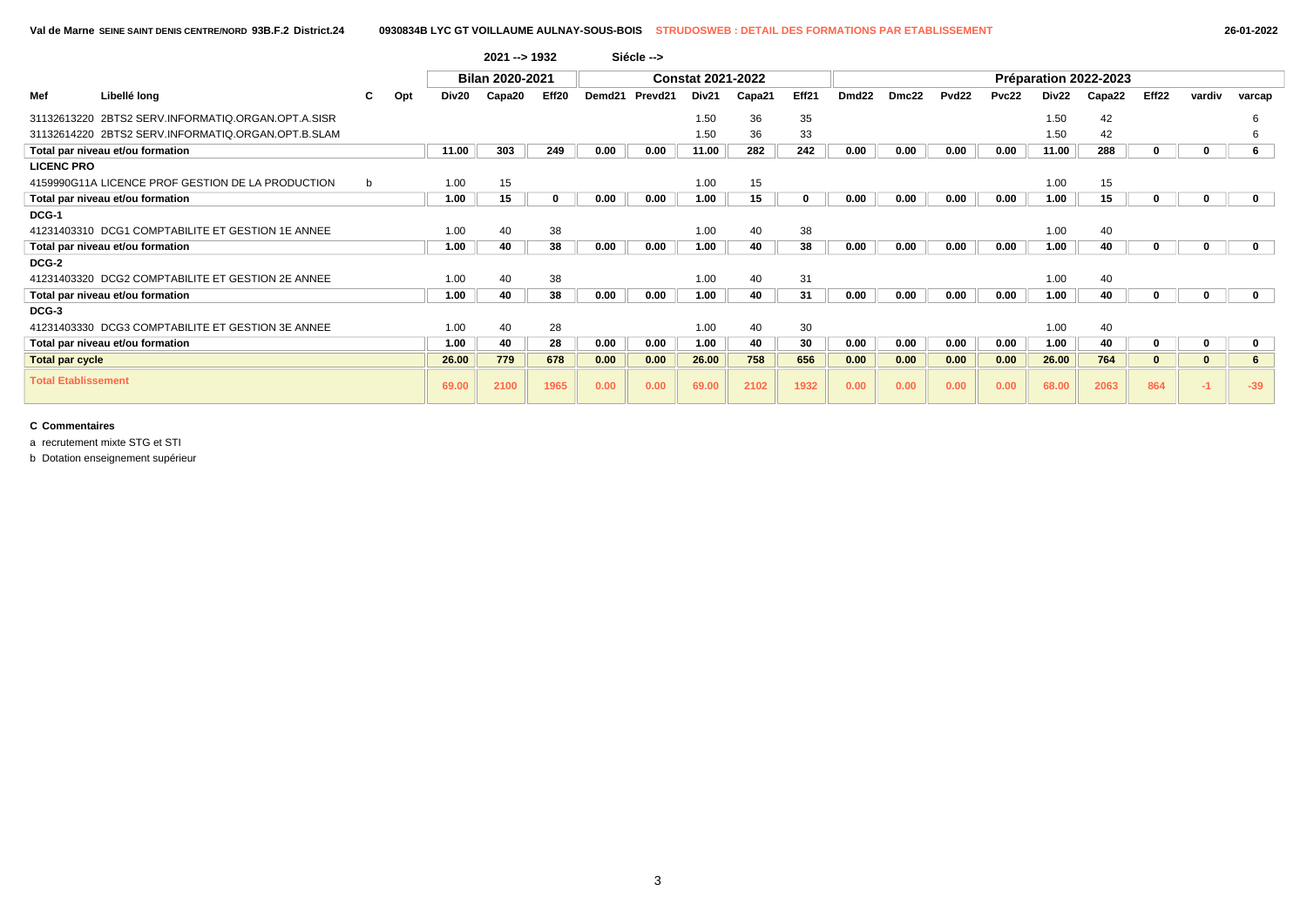|                            |                                                      |     |       | $2021 - 397$           |       |      | Siécle -->     |                          |        |       |                   |       |                   |       |       |                       |          |              |              |
|----------------------------|------------------------------------------------------|-----|-------|------------------------|-------|------|----------------|--------------------------|--------|-------|-------------------|-------|-------------------|-------|-------|-----------------------|----------|--------------|--------------|
|                            |                                                      |     |       | <b>Bilan 2020-2021</b> |       |      |                | <b>Constat 2021-2022</b> |        |       |                   |       |                   |       |       | Préparation 2022-2023 |          |              |              |
| Mef                        | Libellé long                                         | Opt | Div20 | Capa20                 | Eff20 |      | Demd21 Prevd21 | Div21                    | Capa21 | Eff21 | Dmd <sub>22</sub> | Dmc22 | Pvd <sub>22</sub> | Pvc22 | Div22 | Capa22                | Eff22    | vardiv       | varcap       |
| <b>2ND DEGRE</b>           |                                                      |     |       |                        |       |      |                |                          |        |       |                   |       |                   |       |       |                       |          |              |              |
| <b>3EME GENE</b>           |                                                      |     |       |                        |       |      |                |                          |        |       |                   |       |                   |       |       |                       |          |              |              |
|                            | 10310031110 3EME PREPA-METIERS                       |     | 1.00  | 24                     | 18    |      |                | 1.00                     | 24     | 18    |                   |       |                   |       | 1.00  | 24                    |          |              |              |
|                            | Total par niveau et/ou formation                     |     | 1.00  | 24                     | 18    | 0.00 | 0.00           | 1.00                     | 24     | 18    | 0.00              | 0.00  | 0.00              | 0.00  | 1.00  | 24                    | 0        | 0            | $\mathbf 0$  |
| 2NDE PRO                   |                                                      |     |       |                        |       |      |                |                          |        |       |                   |       |                   |       |       |                       |          |              |              |
|                            | 2472000531F 2NDPRO PRODUCTION UPE2A                  |     | 1.00  | 20                     | 5     |      |                | 1.00                     | 20     | 8     |                   |       |                   |       | 1.00  | 20                    |          |              |              |
| 24720008310                | 2NDPRO MET.TRANSIT.NUMER.ENERG.2NDE<br>COMM          |     |       |                        |       |      |                | 3.00                     | 72     | 72    |                   |       |                   |       | 3.00  | 72                    | 72       |              |              |
|                            | 24720104310 2NDPRO MET.PIL.MAINT.INST.AUTO.2NDE COMM |     |       |                        |       |      |                | 2.00                     | 48     | 47    |                   |       |                   |       | 2.00  | 48                    | 48       |              |              |
|                            | 24725007310 2NDPRO MAINTENANCE EQUIPEMENTS INDUST.   |     | 2.00  | 48                     | 48    |      |                |                          |        |       |                   |       |                   |       |       |                       |          |              |              |
|                            | 24725510310 2NDPRO METIERS ELECT. ENVIRON. CONNECTES |     | 1.00  | 24                     | 23    |      |                |                          |        |       |                   |       |                   |       |       |                       |          |              |              |
| 24725516310                | 2NDPRO SYSTEMES NUMERIQUES 2NDE<br><b>COMMUNE</b>    |     | 2.00  | 48                     | 48    |      |                |                          |        |       |                   |       |                   |       |       |                       |          |              |              |
|                            | Total par niveau et/ou formation                     |     | 6.00  | 140                    | 124   | 0.00 | 0.00           | 6.00                     | 140    | 127   | 0.00              | 0.00  | 0.00              | 0.00  | 6.00  | 140                   | 120      | $\bf{0}$     | $\mathbf 0$  |
| <b>1ERE PRO</b>            |                                                      |     |       |                        |       |      |                |                          |        |       |                   |       |                   |       |       |                       |          |              |              |
|                            | 24725007320 1ERPRO MAINTENANCE EQUIPEMENTS INDUST.   |     | 2.00  | 48                     | 48    |      |                | 2.00                     | 48     | 48    |                   |       |                   |       | 2.00  | 48                    | 48       |              |              |
|                            | 24725510320 1ERPRO METIERS ELECT. ENVIRON. CONNECTES |     | 1.00  | 24                     | 24    |      |                | 1.00                     | 24     | 24    |                   |       |                   |       | 1.00  | 24                    | 24       |              |              |
|                            | 24725515320 1ERPRO SYST.NUM.OPT.C RES.INF.SYST.COMM. |     | 2.00  | 48                     | 47    |      |                | 2.00                     | 48     | 48    |                   |       |                   |       | 2.00  | 48                    | 48       |              |              |
|                            | Total par niveau et/ou formation                     |     | 5.00  | 120                    | 119   | 0.00 | 0.00           | 5.00                     | 120    | 120   | 0.00              | 0.00  | 0.00              | 0.00  | 5.00  | 120                   | 120      | $\mathbf{0}$ | $\mathbf 0$  |
| <b>TLEPRO</b>              |                                                      |     |       |                        |       |      |                |                          |        |       |                   |       |                   |       |       |                       |          |              |              |
|                            | 24725007330 TLEPRO MAINTENANCE EQUIPEMENTS INDUST.   |     | 2.00  | 48                     | 41    |      |                | 2.00                     | 48     | 48    |                   |       |                   |       | 2.00  | 48                    | 47       |              |              |
|                            | 24725510330 TLEPRO METIERS ELECT. ENVIRON, CONNECTES |     | 1.00  | 24                     | 23    |      |                | 1.00                     | 24     | 22    |                   |       |                   |       | 1.00  | 24                    | 23       |              |              |
|                            | 24725515330 TLEPRO SYST.NUM.OPT.C RES.INF.SYST.COMM. |     | 2.00  | 48                     | 45    |      |                | 2.00                     | 48     | 48    |                   |       |                   |       | 2.00  | 48                    | 48       |              |              |
|                            | Total par niveau et/ou formation                     |     | 5.00  | 120                    | 109   | 0.00 | 0.00           | 5.00                     | 120    | 118   | 0.00              | 0.00  | 0.00              | 0.00  | 5.00  | 120                   | 118      | $\mathbf 0$  | $\mathbf{0}$ |
| <b>Total par cycle</b>     |                                                      |     | 17.00 | 404                    | 370   | 0.00 | 0.00           | 17.00                    | 404    | 383   | 0.00              | 0.00  | 0.00              | 0.00  | 17.00 | 404                   | 358      | $\mathbf{0}$ | $\mathbf{0}$ |
| <b>INSERTION</b>           |                                                      |     |       |                        |       |      |                |                          |        |       |                   |       |                   |       |       |                       |          |              |              |
| <b>FCIL NIV-4</b>          |                                                      |     |       |                        |       |      |                |                          |        |       |                   |       |                   |       |       |                       |          |              |              |
|                            | 74120001110 CLASSE PASSERELLE BTS PRODUCTION         |     | 1.00  | 24                     | 16    |      |                | 1.00                     | 24     | 14    |                   |       |                   |       |       |                       |          | $-1$         | $-24$        |
|                            | Total par niveau et/ou formation                     |     | 1.00  | 24                     | 16    | 0.00 | 0.00           | 1.00                     | 24     | 14    | 0.00              | 0.00  | 0.00              | 0.00  | 0.00  | $\Omega$              | $\bf{0}$ | $-1$         | $-24$        |
| <b>Total par cycle</b>     |                                                      |     | 1.00  | 24                     | 16    | 0.00 | 0.00           | 1.00                     | 24     | 14    | 0.00              | 0.00  | 0.00              | 0.00  | 0.00  | $\bf{0}$              | $\bf{0}$ | $-1$         | $-24$        |
| <b>Total Etablissement</b> |                                                      |     | 18.00 | 428                    | 386   | 0.00 | 0.00           | 18.00                    | 428    | 397   | 0.00              | 0.00  | 0.00              | 0.00  | 17.00 | 404                   | 358      | $-1$         | $-24$        |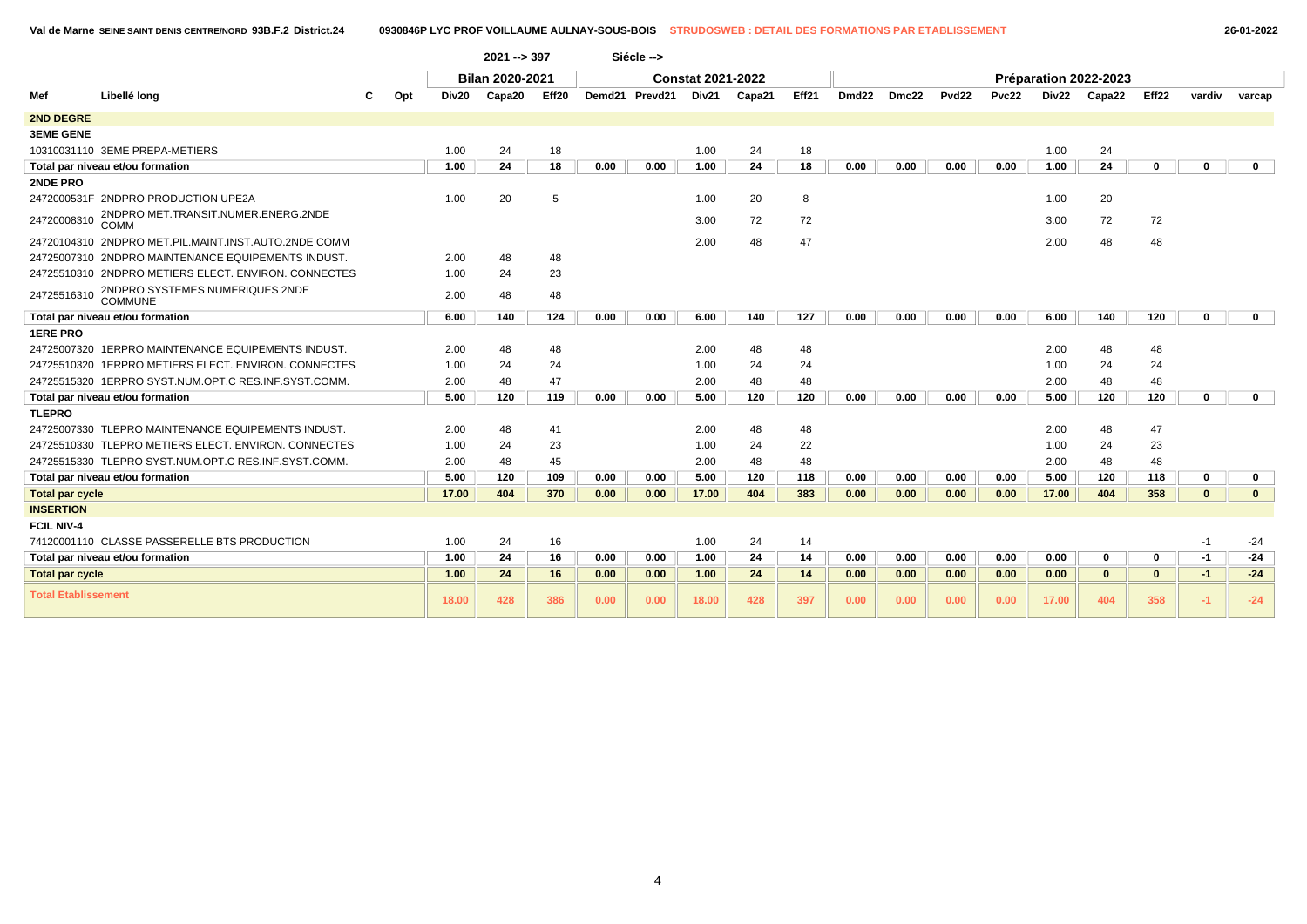|                  |                                                      |     |       | 2021 -- > 2035         |       |      | Siécle -->     |                          |        |       |       |       |                   |       |       |                       |       |        |             |
|------------------|------------------------------------------------------|-----|-------|------------------------|-------|------|----------------|--------------------------|--------|-------|-------|-------|-------------------|-------|-------|-----------------------|-------|--------|-------------|
|                  |                                                      |     |       | <b>Bilan 2020-2021</b> |       |      |                | <b>Constat 2021-2022</b> |        |       |       |       |                   |       |       | Préparation 2022-2023 |       |        |             |
| Mef              | Libellé long                                         | Opt | Div20 | Capa20                 | Eff20 |      | Demd21 Prevd21 | Div21                    | Capa21 | Eff21 | Dmd22 | Dmc22 | Pvd <sub>22</sub> | Pvc22 | Div22 | Capa22                | Eff22 | vardiv | varcap      |
| <b>2ND DEGRE</b> |                                                      |     |       |                        |       |      |                |                          |        |       |       |       |                   |       |       |                       |       |        |             |
| 2NDE G-T         |                                                      |     |       |                        |       |      |                |                          |        |       |       |       |                   |       |       |                       |       |        |             |
|                  | 20010018110 2NDE GENERALE ET TECHNOLOGIQUE           |     | 17.00 | 504                    | 471   |      |                | 17.00                    | 504    | 488   |       |       |                   |       | 17.00 | 504                   |       |        |             |
|                  | 2001001811F 2NDE GENERALE ET TECHNOLOGIQUE UPE2A     |     | 1.00  | 12                     |       |      |                | 1.00                     | 12     | 12    |       |       |                   |       | 1.00  | 12                    |       |        |             |
|                  | Total par niveau et/ou formation                     |     | 18.00 | 516                    | 471   | 0.00 | 0.00           | 18.00                    | 516    | 500   | 0.00  | 0.00  | 0.00              | 0.00  | 18.00 | 516                   | 0     | 0      | $\mathbf 0$ |
| 1ERE G-T         |                                                      |     |       |                        |       |      |                |                          |        |       |       |       |                   |       |       |                       |       |        |             |
|                  | 20110019110 PREMIERE GENERALE                        |     | 8.00  | 267                    | 242   |      |                | 9.00                     | 315    | 261   |       |       |                   |       | 8.00  | 280                   | 258   | $-1$   | $-35$       |
|                  | 21131016110 1-STMG SC.& TECHNO, MANAGEMENT GESTION   |     | 4.00  | 109                    | 104   |      |                | 5.00                     | 131    | 120   |       |       |                   |       | 5.00  | 131                   | 115   |        |             |
|                  | 21133104110 1-ST2S SC. & TECHNO. SANTE & SOCIAL      |     | 1.00  | 35                     | 34    |      |                | 1.00                     | 35     | 33    |       |       |                   |       | 1.00  | 35                    | 35    |        |             |
|                  | Total par niveau et/ou formation                     |     | 13.00 | 411                    | 380   | 0.00 | 0.00           | 15.00                    | 481    | 414   | 0.00  | 0.00  | 0.00              | 0.00  | 14.00 | 446                   | 408   | -1     | $-35$       |
| <b>TERM G-T</b>  |                                                      |     |       |                        |       |      |                |                          |        |       |       |       |                   |       |       |                       |       |        |             |
|                  | 20210019110 TERMINALE GENERALE                       |     | 8.00  | 252                    | 234   |      |                | 8.00                     | 280    | 239   |       |       |                   |       | 8.00  | 280                   | 259   |        |             |
|                  | 21231017110 T-STMG GESTION ET FINANCE                |     | 1.00  | 28                     | 25    |      |                | 1.00                     | 30     | 25    |       |       |                   |       | 1.00  | 30                    | 30    |        |             |
|                  | 21231018110 T-STMG MERCATIQUE (MARKETING)            |     | 2.00  | 61                     | 53    |      |                | 2.00                     | 60     | 52    |       |       |                   |       | 2.00  | 60                    | 60    |        |             |
| 21231019110      | T-STMG RESSOUR. HUMAINES &<br><b>COMMUNICATION</b>   |     | 1.00  | 26                     | 25    |      |                | 1.00                     | 24     | 26    |       |       |                   |       | 1.00  | 30                    | 30    |        | 6           |
|                  | 21233104110 T-ST2S SC. & TECHNO. SANTE & SOCIAL      |     | 1.00  | 35                     | 34    |      |                | 1.00                     | 35     | 33    |       |       |                   |       | 1.00  | 35                    | 33    |        |             |
|                  | Total par niveau et/ou formation                     |     | 13.00 | 402                    | 371   | 0.00 | 0.00           | 13.00                    | 429    | 375   | 0.00  | 0.00  | 0.00              | 0.00  | 13.00 | 435                   | 412   | 0      | 6           |
| 1CAP2            |                                                      |     |       |                        |       |      |                |                          |        |       |       |       |                   |       |       |                       |       |        |             |
|                  | 24133204210 1CAP2 ACCOMPAG. EDUCATIF PETITE ENFANCE  |     | 1.00  | 24                     | 24    |      |                |                          |        |       |       |       |                   |       |       |                       |       |        |             |
|                  | 24133205210 1CAP2 ACCOMPAG. EDUCATIF PETITE ENFANCE  |     |       |                        |       |      |                | 1.00                     | 24     | 24    |       |       |                   |       | 1.00  | 24                    | 24    |        |             |
|                  | Total par niveau et/ou formation                     |     | 1.00  | 24                     | 24    | 0.00 | 0.00           | 1.00                     | 24     | 24    | 0.00  | 0.00  | 0.00              | 0.00  | 1.00  | 24                    | 24    | 0      | 0           |
| 2CAP2            |                                                      |     |       |                        |       |      |                |                          |        |       |       |       |                   |       |       |                       |       |        |             |
|                  | 24133204220 2CAP2 ACCOMPAG. EDUCATIF PETITE ENFANCE  |     | 1.00  | 24                     | 23    |      |                |                          |        |       |       |       |                   |       |       |                       |       |        |             |
|                  | 24133205220 2CAP2 ACCOMPAG. EDUCATIF PETITE ENFANCE  |     |       |                        |       |      |                | 1.00                     | 24     | 23    |       |       |                   |       | 1.00  | 24                    | 23    |        |             |
|                  | Total par niveau et/ou formation                     |     | 1.00  | 24                     | 23    | 0.00 | 0.00           | 1.00                     | 24     | 23    | 0.00  | 0.00  | 0.00              | 0.00  | 1.00  | 24                    | 23    | 0      | $\mathbf 0$ |
| 2NDE PRO         |                                                      |     |       |                        |       |      |                |                          |        |       |       |       |                   |       |       |                       |       |        |             |
|                  | 24730003310 2NDPRO MET.GEST.ADM.,TRA.&LOG.2NDE COMM. |     | 2.00  | 48                     | 48    |      |                | 2.00                     | 48     | 48    |       |       |                   |       | 2.00  | 48                    | 48    |        |             |
| 24733005310      | 2NDPRO ACC.SOINS-SERV.PERS. 2NDE<br><b>COMMUNE</b>   |     | 2.00  | 50                     | 43    |      |                | 2.00                     | 50     | 48    |       |       |                   |       | 2.00  | 50                    | 46    |        |             |
|                  | 24733006310 2NDPRO ANIMAT. ENFANCE& PERSONNES AGEES  |     | 1.00  | 24                     | 22    |      |                | 1.00                     | 24     | 24    |       |       |                   |       | 1.00  | 24                    | 23    |        |             |
|                  | 24734403310 2NDPRO METIERS DE LA SECURITE            |     | 2.00  | 48                     | 45    |      |                | 2.00                     | 48     | 47    |       |       |                   |       | 2.00  | 48                    | 46    |        |             |
|                  | Total par niveau et/ou formation                     |     | 7.00  | 170                    | 158   | 0.00 | 0.00           | 7.00                     | 170    | 167   | 0.00  | 0.00  | 0.00              | 0.00  | 7.00  | 170                   | 163   | 0      | 0           |
| <b>1ERE PRO</b>  |                                                      |     |       |                        |       |      |                |                          |        |       |       |       |                   |       |       |                       |       |        |             |
|                  | 24730001320 1ERPRO GESTION-ADMINISTRATION            |     | 3.00  | 72                     | 72    |      |                |                          |        |       |       |       |                   |       |       |                       |       |        |             |
|                  | 24730004320 1ERPRO ASSISTANC.GEST.ORGANIS.ACTIVITES  |     |       |                        |       |      |                | 2.00                     | 48     | 49    |       |       |                   |       | 2.00  | 48                    | 48    |        |             |
|                  | 24733002320 1ERPRO SERVICES DE PROXIMITE VIE LOCALE  |     | 1.00  | 24                     | 24    |      |                |                          |        |       |       |       |                   |       |       |                       |       |        |             |
|                  | 24733003320 1ERPRO ACC.SOINS-S.PERS, OPT.A DOMICILE  |     | 1.00  | 26                     | 26    |      |                | 1.00                     | 24     | 23    |       |       |                   |       | 1.00  | 24                    | 24    |        |             |
|                  | 24733004320 1ERPRO ACC.SOINS-S.PERS, OPT.EN STRUCTUR |     | 1.00  | 26                     | 26    |      |                | 1.00                     | 24     | 25    |       |       |                   |       | 1.00  | 24                    | 24    |        |             |
| 24733006320      | 1ERPRO ANIMAT. ENFANCE& PERSONNES AGEES              |     |       |                        |       |      |                | 1.00                     | 24     | 24    |       |       |                   |       | 1.00  | 24                    | 24    |        |             |
|                  | 24734403320 1ERPRO METIERS DE LA SECURITE            |     | 1.00  | 24                     | 23    |      |                | 2.00                     | 48     | 48    |       |       |                   |       | 2.00  | 48                    | 48    |        |             |
|                  | Total par niveau et/ou formation                     |     | 7.00  | 172                    | 171   | 0.00 | 0.00           | 7.00                     | 168    | 169   | 0.00  | 0.00  | 0.00              | 0.00  | 7.00  | 168                   | 168   | 0      | $\mathbf 0$ |
| <b>TLEPRO</b>    |                                                      |     |       |                        |       |      |                |                          |        |       |       |       |                   |       |       |                       |       |        |             |
|                  | 24730001330 TLE PRO GESTION-ADMINISTRATION           |     | 3.00  | 72                     | 70    |      |                | 3.00                     | 72     | 72    |       |       |                   |       |       |                       |       | -3     | -72         |
|                  | 24730004330 TLEPRO ASSISTANC.GEST.ORGANIS.ACTIVITES  |     |       |                        |       |      |                |                          |        |       |       |       |                   |       | 2.00  | 48                    | 48    | 2      | 48          |
|                  | 24733002330 TLEPRO SERVICES DE PROXIMITE VIE LOCALE  |     | 1.00  | 24                     | 22    |      |                | 1.00                     | 24     | 20    |       |       |                   |       |       |                       |       | $-1$   | $-24$       |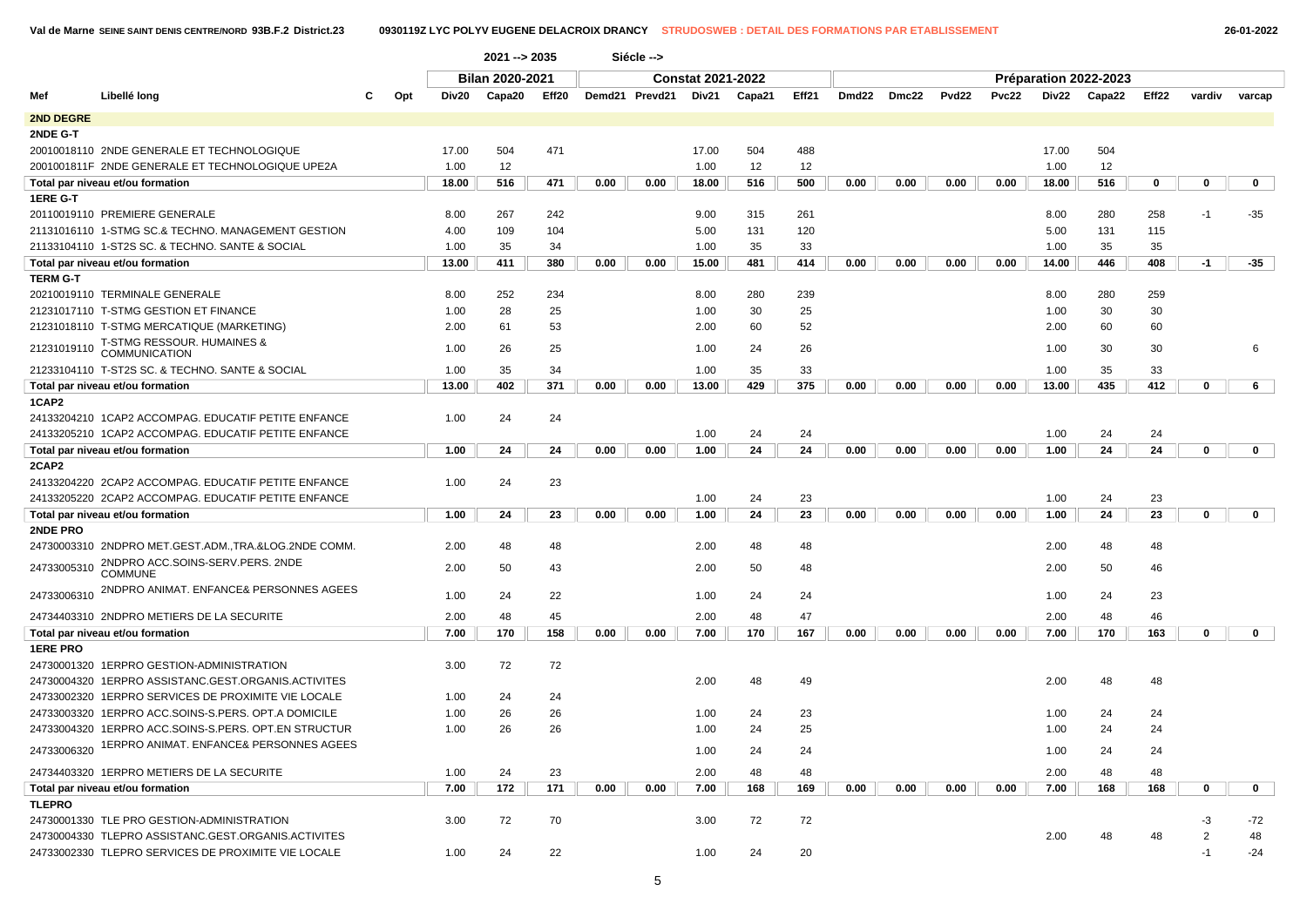|                            |                                                     |     |       | $2021 - 2035$          |       |        | Siécle --> |                          |                 |                 |       |       |                   |       |       |                       |              |              |                |
|----------------------------|-----------------------------------------------------|-----|-------|------------------------|-------|--------|------------|--------------------------|-----------------|-----------------|-------|-------|-------------------|-------|-------|-----------------------|--------------|--------------|----------------|
|                            |                                                     |     |       | <b>Bilan 2020-2021</b> |       |        |            | <b>Constat 2021-2022</b> |                 |                 |       |       |                   |       |       | Préparation 2022-2023 |              |              |                |
| Mef                        | Libellé long                                        | Opt | Div20 | Capa20                 | Eff20 | Demd21 | Prevd21    | Div21                    | Capa21          | Eff21           | Dmd22 | Dmc22 | Pvd <sub>22</sub> | Pvc22 | Div22 | Capa22                | Eff22        | vardiv       | varcap         |
|                            | 24733003330 TLEPRO. ASSP OPTION A DOMICILE          |     | 1.00  | 26                     | 23    |        |            | 1.00                     | 30              | 21              |       |       |                   |       | 1.00  | 24                    | 20           |              | -6             |
|                            | 24733004330 TLEPRO, ASSP OPTION EN STRUCTURE        |     | 1.00  | 26                     | 25    |        |            | 1.00                     | 24              | 25              |       |       |                   |       | 1.00  | 24                    | 24           |              |                |
|                            | 24733006330 TLEPRO ANIMAT. ENFANCE& PERSONNES AGEES |     |       |                        |       |        |            |                          |                 |                 |       |       |                   |       | 1.00  | 24                    | 21           |              | 24             |
|                            | 24734403330 TLEPRO METIERS DE LA SECURITE           |     | 1.00  | 24                     | 24    |        |            | 1.00                     | 24              | 24              |       |       |                   |       | 2.00  | 48                    | 48           |              | 24             |
|                            | Total par niveau et/ou formation                    |     | 7.00  | 172                    | 164   | 0.00   | 0.00       | 7.00                     | 174             | 162             | 0.00  | 0.00  | 0.00              | 0.00  | 7.00  | 168                   | 161          | $\mathbf{0}$ | -6             |
| <b>Total par cycle</b>     |                                                     |     | 67.00 | 1891                   | 1762  | 0.00   | 0.00       | 69.00                    | 1986            | 1834            | 0.00  | 0.00  | 0.00              | 0.00  | 68.00 | 1951                  | 1359         | $-1$         | $-35$          |
| <b>POST BACCALAUREAT</b>   |                                                     |     |       |                        |       |        |            |                          |                 |                 |       |       |                   |       |       |                       |              |              |                |
| <b>1BTS2</b>               |                                                     |     |       |                        |       |        |            |                          |                 |                 |       |       |                   |       |       |                       |              |              |                |
| 31131213210                | 1BTS2 MANAGEMENT COMMERC. OPERATIONNEL              |     | 1.00  | 35                     | 31    |        |            | 1.00                     | 35              | 35              |       |       |                   |       | 1.00  | 35                    |              |              |                |
|                            | 31131408210 1BTS2 COMPTABILITE ET GESTION           |     | 1.00  | 35                     | 32    |        |            | 1.00                     | 35              | 35              |       |       |                   |       | 1.00  | 35                    |              |              |                |
|                            | 31132409210 1BTS2 SUPPORT A L'ACTION MANAGERIALE    |     | 1.00  | 35                     | 32    |        |            | 1.00                     | 35              | 30              |       |       |                   |       | 1.00  | 35                    |              |              |                |
|                            | Total par niveau et/ou formation                    |     | 3.00  | 105                    | 95    | 0.00   | 0.00       | 3.00                     | 105             | 100             | 0.00  | 0.00  | 0.00              | 0.00  | 3.00  | 105                   | $\mathbf 0$  | 0            | $\mathbf{0}$   |
| <b>2BTS2</b>               |                                                     |     |       |                        |       |        |            |                          |                 |                 |       |       |                   |       |       |                       |              |              |                |
| 31131213220                | 2BTS2 MANAGEMENT COMMERC. OPERATIONNEL              |     | 1.00  | 35                     | 29    |        |            | 1.00                     | 30              | 27              |       |       |                   |       | 1.00  | 30                    |              |              |                |
|                            | 31131408220 2BTS2 COMPTABILITE ET GESTION           |     | 1.00  | 30                     | 33    |        |            | 1.00                     | 30              | 37              |       |       |                   |       | 1.00  | 30                    |              |              |                |
|                            | 31132409220 2BTS2 SUPPORT A L'ACTION MANAGERIALE    |     | 1.00  | 30                     | 25    |        |            | 1.00                     | 30              | 25              |       |       |                   |       | 1.00  | 24                    |              |              | -6             |
|                            | Total par niveau et/ou formation                    |     | 3.00  | 95                     | 87    | 0.00   | 0.00       | 3.00                     | 90              | 89              | 0.00  | 0.00  | 0.00              | 0.00  | 3.00  | 84                    | 0            | 0            | -6             |
| <b>Total par cycle</b>     |                                                     |     | 6.00  | 200                    | 182   | 0.00   | 0.00       | 6.00                     | 195             | 189             | 0.00  | 0.00  | 0.00              | 0.00  | 6.00  | 189                   | $\mathbf{0}$ | $\mathbf{0}$ | -6             |
|                            | <b>PREPARATIONS DIVERSES</b>                        |     |       |                        |       |        |            |                          |                 |                 |       |       |                   |       |       |                       |              |              |                |
| PDPREBAC1                  |                                                     |     |       |                        |       |        |            |                          |                 |                 |       |       |                   |       |       |                       |              |              |                |
|                            | 29133202210 MONITEUR EDUCATEUR : 1ERE ANNEE         |     | 1.00  | 12                     | 13    |        |            | 1.00                     | 12              | $\overline{7}$  |       |       |                   |       | 1.00  | 15                    |              |              | 3              |
|                            | Total par niveau et/ou formation                    |     | 1.00  | 12                     | 13    | 0.00   | 0.00       | 1.00                     | 12 <sub>2</sub> | $\overline{7}$  | 0.00  | 0.00  | 0.00              | 0.00  | 1.00  | 15                    | 0            | $\mathbf{0}$ | 3 <sup>1</sup> |
| PDPREBAC2                  |                                                     |     |       |                        |       |        |            |                          |                 |                 |       |       |                   |       |       |                       |              |              |                |
|                            | 29133202220 MONITEUR EDUCATEUR : 2EME ANNEE         |     | 1.00  | 15                     | 6     |        |            | 1.00                     | 15              | 5               |       |       |                   |       | 1.00  | 15                    |              |              |                |
|                            | Total par niveau et/ou formation                    |     | 1.00  | 15                     | 6     | 0.00   | 0.00       | 1.00                     | 15              | 5               | 0.00  | 0.00  | 0.00              | 0.00  | 1.00  | 15                    | 0            | 0            | $\mathbf 0$    |
| <b>Total par cycle</b>     |                                                     |     | 2.00  | 27                     | 19    | 0.00   | 0.00       | 2.00                     | 27              | 12 <sub>2</sub> | 0.00  | 0.00  | 0.00              | 0.00  | 2.00  | 30                    | $\mathbf{0}$ | $\bf{0}$     | 3 <sup>1</sup> |
| <b>Total Etablissement</b> |                                                     |     | 75.00 | 2118                   | 1963  | 0.00   | 0.00       | 77.00                    | 2208            | 2035            | 0.00  | 0.00  | 0.00              | 0.00  | 76.00 | 2170                  | 1359         | $-1$         | $-38$          |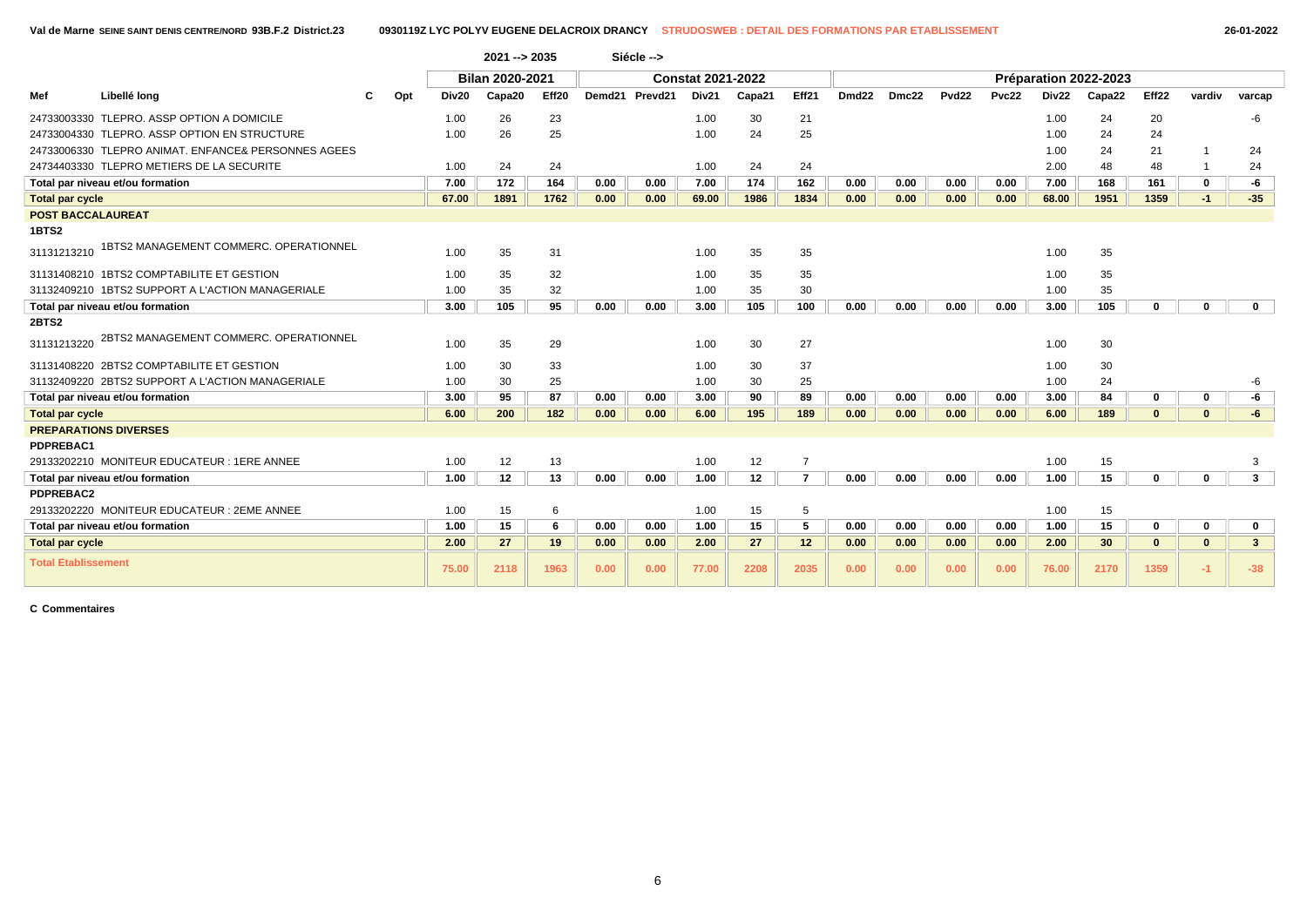|                            |                                                      |     |       | 2021 -- > 457   |              |      | Siécle -->     |                          |        |                |       |       |                   |       |              |                       |       |                |             |
|----------------------------|------------------------------------------------------|-----|-------|-----------------|--------------|------|----------------|--------------------------|--------|----------------|-------|-------|-------------------|-------|--------------|-----------------------|-------|----------------|-------------|
|                            |                                                      |     |       | Bilan 2020-2021 |              |      |                | <b>Constat 2021-2022</b> |        |                |       |       |                   |       |              | Préparation 2022-2023 |       |                |             |
| Mef                        | Libellé long                                         | Opt | Div20 | Capa20          | Eff20        |      | Demd21 Prevd21 | Div21                    | Capa21 | Eff21          | Dmd22 | Dmc22 | Pvd <sub>22</sub> | Pvc22 | <b>Div22</b> | Capa22                | Eff22 | vardiv         | varcap      |
| 2ND DEGRE                  |                                                      |     |       |                 |              |      |                |                          |        |                |       |       |                   |       |              |                       |       |                |             |
| <b>ULIS</b>                |                                                      |     |       |                 |              |      |                |                          |        |                |       |       |                   |       |              |                       |       |                |             |
|                            | 1061000A11A DISPOSITIF ADAPTATION INCLUSION SCOL ACA |     |       |                 |              |      |                | 1.00                     | 10     |                |       |       |                   |       | 1.00         | 10                    |       |                |             |
|                            | Total par niveau et/ou formation                     |     | 0.00  | 0               | $\Omega$     | 0.00 | 0.00           | 1.00                     | 10     | 0              | 0.00  | 0.00  | 0.00              | 0.00  | 1.00         | 10                    | 0     | $\Omega$       | $\mathbf 0$ |
| 2NDE G-T                   |                                                      |     |       |                 |              |      |                |                          |        |                |       |       |                   |       |              |                       |       |                |             |
|                            | 20010018110 2NDE GENERALE ET TECHNOLOGIQUE           |     | 2.00  | 48              | 47           |      |                | 2.00                     | 48     | 47             |       |       |                   |       | 2.00         | 48                    |       |                |             |
|                            | Total par niveau et/ou formation                     |     | 2.00  | 48              | 47           | 0.00 | 0.00           | 2.00                     | 48     | 47             | 0.00  | 0.00  | 0.00              | 0.00  | 2.00         | 48                    | 0     | 0              | $\mathbf 0$ |
| 1ERE G-T                   |                                                      |     |       |                 |              |      |                |                          |        |                |       |       |                   |       |              |                       |       |                |             |
|                            | 20110019110 PREMIERE GENERALE                        |     | 2.00  | 48              | 47           |      |                | 3.00                     | 72     | 70             |       |       |                   |       | 3.00         | 72                    | 70    |                |             |
|                            | 21120010110 1STI2D SC. & TECHN. INGEN.INNOV.DEV.DUR  |     | 1.00  | 25              | 24           |      |                | 1.00                     | 24     | 24             |       |       |                   |       | 1.00         | 24                    | 24    |                |             |
|                            | Total par niveau et/ou formation                     |     | 3.00  | 73              | 71           | 0.00 | 0.00           | 4.00                     | 96     | 94             | 0.00  | 0.00  | 0.00              | 0.00  | 4.00         | 96                    | 94    | 0              | $\mathbf 0$ |
| <b>TERM G-T</b>            |                                                      |     |       |                 |              |      |                |                          |        |                |       |       |                   |       |              |                       |       |                |             |
|                            | 20210019110 TERMINALE GENERALE                       |     | 2.00  | 37              | 34           |      |                | 2.00                     | 48     | 47             |       |       |                   |       | 3.00         | 72                    | 72    | $\overline{1}$ | 24          |
|                            | 21220004110 TSTI2D ENERGIES ET ENVIRONNEMENT         |     | 0.30  | 8               | 13           |      |                | 0.30                     | 8      | 6              |       |       |                   |       | 0.25         | 8                     | 8     | $-0.05$        |             |
|                            | 21220005110 TSTI2D INNOV.TECHNO. ECO CONCEPT.        |     | 0.30  | 8               | 10           |      |                | 0.30                     | 8      | 8              |       |       |                   |       | 0.25         | 8                     | 8     | $-0.05$        |             |
|                            | 21220006110 TSTI2D SYSTE INFO. ET NUMERIQUE          |     | 0.40  | 8               |              |      |                | 0.40                     | 8      | $\overline{7}$ |       |       |                   |       | 0.50         | 8                     | 8     | 0.1            |             |
|                            | Total par niveau et/ou formation                     |     | 3.00  | 61              | 57           | 0.00 | 0.00           | 3.00                     | 72     | 68             | 0.00  | 0.00  | 0.00              | 0.00  | 4.00         | 96                    | 96    | $\overline{1}$ | 24          |
| 1CAP2                      |                                                      |     |       |                 |              |      |                |                          |        |                |       |       |                   |       |              |                       |       |                |             |
|                            | 24125524210 1CAP2 ELECTRICIEN                        |     | 1.00  | 24              | 24           |      |                | 1.00                     | 24     | 24             |       |       |                   |       | 1.00         | 24                    | 24    |                |             |
|                            | Total par niveau et/ou formation                     |     | 1.00  | 24              | 24           | 0.00 | 0.00           | 1.00                     | 24     | 24             | 0.00  | 0.00  | 0.00              | 0.00  | 1.00         | 24                    | 24    | 0              | $\mathbf 0$ |
| 2CAP2                      |                                                      |     |       |                 |              |      |                |                          |        |                |       |       |                   |       |              |                       |       |                |             |
|                            | 24125524220 2CAP2 ELECTRICIEN                        |     | 1.00  | 24              | 23           |      |                | 1.00                     | 24     | 20             |       |       |                   |       | 1.00         | 24                    | 22    |                |             |
|                            | Total par niveau et/ou formation                     |     | 1.00  | 24              | 23           | 0.00 | 0.00           | 1.00                     | 24     | 20             | 0.00  | 0.00  | 0.00              | 0.00  | 1.00         | 24                    | 22    | 0              | $\mathbf 0$ |
| 2NDE PRO                   |                                                      |     |       |                 |              |      |                |                          |        |                |       |       |                   |       |              |                       |       |                |             |
| 24720008310                | 2NDPRO MET.TRANSIT.NUMER.ENERG.2NDE<br>COMM          |     |       |                 |              |      |                | 2.00                     | 48     | 47             |       |       |                   |       | 2.00         | 48                    | 48    |                |             |
| 24720103310                | 2NDPRO MET.REAL.ENS.MEC.IND.2NDE<br><b>COMMUNE</b>   |     |       |                 |              |      |                | 1.00                     | 24     | 22             |       |       |                   |       | 1.00         | 24                    | 23    |                |             |
|                            | 2472510A31A 2NDPRO PRODUCTION ET CONCEPTION MECA.    |     | 1.00  | 24              | 23           |      |                |                          |        |                |       |       |                   |       |              |                       |       |                |             |
|                            | 24725510310 2NDPRO METIERS ELECT. ENVIRON. CONNECTES |     | 2.00  | 48              | 49           |      |                |                          |        |                |       |       |                   |       |              |                       |       |                |             |
|                            | 2473000231F 2NDPRO SERVICES UPE2A                    |     | 1.00  | 20              | $\mathbf{1}$ |      |                | 1.00                     | 20     | 9              |       |       |                   |       | 1.00         | 20                    |       |                |             |
|                            | Total par niveau et/ou formation                     |     | 4.00  | 92              | 73           | 0.00 | 0.00           | 4.00                     | 92     | 78             | 0.00  | 0.00  | 0.00              | 0.00  | 4.00         | 92                    | 71    | 0              | $\mathbf 0$ |
| <b>1ERE PRO</b>            |                                                      |     |       |                 |              |      |                |                          |        |                |       |       |                   |       |              |                       |       |                |             |
|                            | 24725106320 1ERPRO TECHNICIEN D'USINAGE              |     | 1.00  | 24              | 18           |      |                | 1.00                     | 24     | 19             |       |       |                   |       | 1.00         | 24                    | 19    |                |             |
|                            | 24725510320 1ERPRO METIERS ELECT. ENVIRON, CONNECTES |     | 2.00  | 48              | 45           |      |                | 2.00                     | 48     | 47             |       |       |                   |       | 2.00         | 48                    | 45    |                |             |
|                            | Total par niveau et/ou formation                     |     | 3.00  | 72              | 63           | 0.00 | 0.00           | 3.00                     | 72     | 66             | 0.00  | 0.00  | 0.00              | 0.00  | 3.00         | 72                    | 64    | 0              | $\mathbf 0$ |
| <b>TLEPRO</b>              |                                                      |     |       |                 |              |      |                |                          |        |                |       |       |                   |       |              |                       |       |                |             |
|                            | 24725106330 TLEPRO TECHNICIEN D'USINAGE              |     | 1.00  | 24              | 19           |      |                | 1.00                     | 24     | 18             |       |       |                   |       | 1.00         | 24                    | 18    |                |             |
|                            | 24725510330 TLEPRO METIERS ELECT. ENVIRON. CONNECTES |     | 2.00  | 48              | 40           |      |                | 2.00                     | 48     | 42             |       |       |                   |       | 2.00         | 48                    | 42    |                |             |
|                            | Total par niveau et/ou formation                     |     | 3.00  | 72              | 59           | 0.00 | 0.00           | 3.00                     | 72     | 60             | 0.00  | 0.00  | 0.00              | 0.00  | 3.00         | 72                    | 60    | 0              | $\mathbf 0$ |
| <b>Total par cycle</b>     |                                                      |     | 20.00 | 466             | 417          | 0.00 | 0.00           | 22.00                    | 510    | 457            | 0.00  | 0.00  | 0.00              | 0.00  | 23.00        | 534                   | 431   | $\mathbf{1}$   | 24          |
| <b>Total Etablissement</b> |                                                      |     | 20.00 | 466             | 417          | 0.00 | 0.00           | 22.00                    | 510    | 457            | 0.00  | 0.00  | 0.00              | 0.00  | 23.00        | 534                   | 431   | 1              | 24          |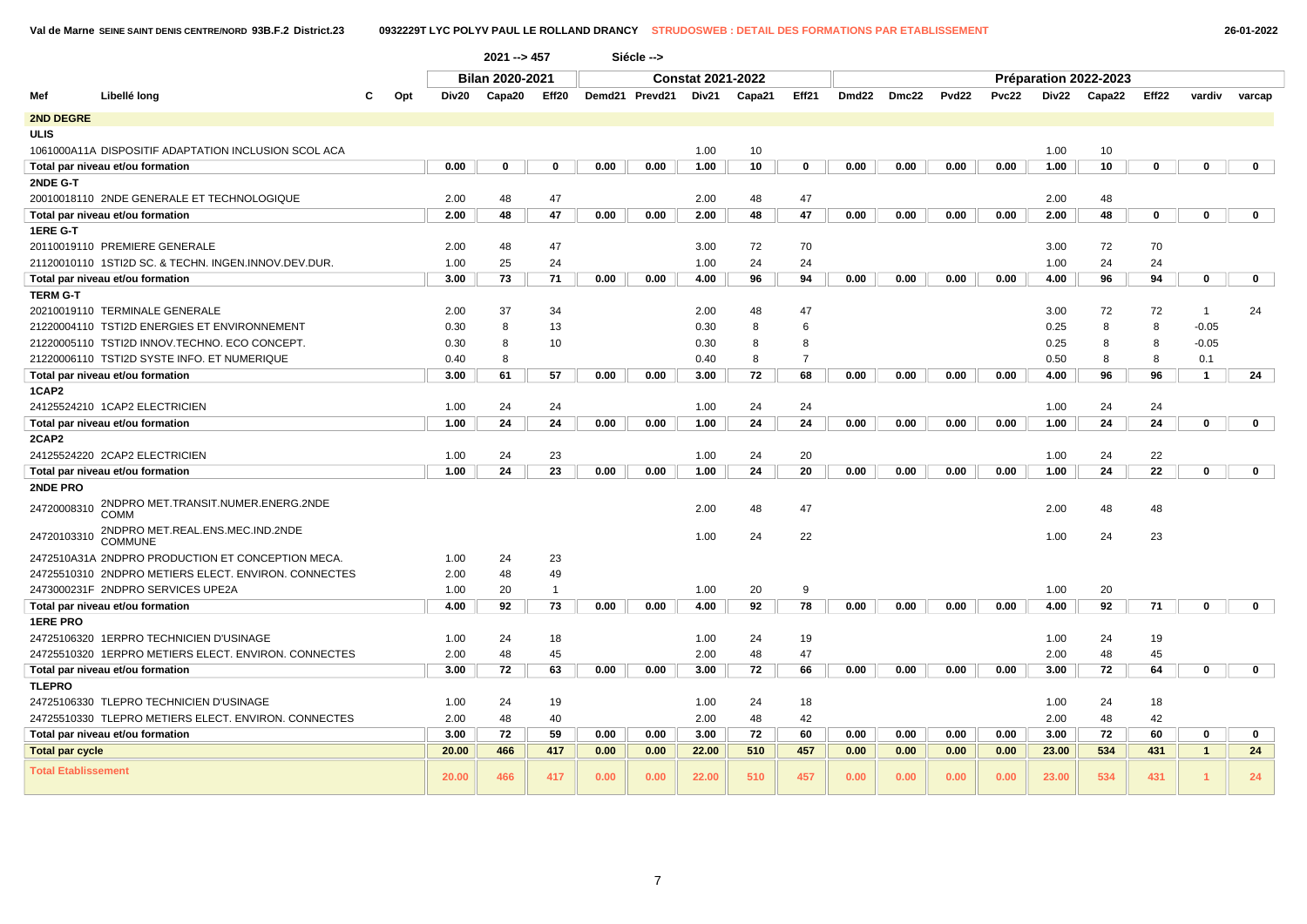**2021 --> 970 Siécle -->**

|                 |                                                      |              |       | <b>Bilan 2020-2021</b> |             |      |                | <b>Constat 2021-2022</b> |        |                |                   |       |                   |              |       | Préparation 2022-2023 |          |                |             |  |
|-----------------|------------------------------------------------------|--------------|-------|------------------------|-------------|------|----------------|--------------------------|--------|----------------|-------------------|-------|-------------------|--------------|-------|-----------------------|----------|----------------|-------------|--|
| Mef             | Libellé long                                         | Opt          | Div20 | Capa20                 | Eff20       |      | Demd21 Prevd21 | Div21                    | Capa21 | Eff21          | Dmd <sub>22</sub> | Dmc22 | Pvd <sub>22</sub> | <b>Pvc22</b> | Div22 | Capa22                | Eff22    | vardiv         | varcap      |  |
| 2ND DEGRE       |                                                      |              |       |                        |             |      |                |                          |        |                |                   |       |                   |              |       |                       |          |                |             |  |
| <b>ULIS</b>     |                                                      |              |       |                        |             |      |                |                          |        |                |                   |       |                   |              |       |                       |          |                |             |  |
|                 | 10610016110 UNITES LOCALISEES P.INCLUSION SCOLAIRE   |              | 1.00  | 10                     |             |      |                | 1.00                     | 12     |                |                   |       |                   |              | 1.00  | 12                    |          |                |             |  |
|                 | Total par niveau et/ou formation                     |              | 1.00  | 10                     | $\mathbf 0$ | 0.00 | 0.00           | 1.00                     | 12     | $\bf{0}$       | 0.00              | 0.00  | 0.00              | 0.00         | 1.00  | 12                    | $\bf{0}$ | 0              | $\mathbf 0$ |  |
| 2NDE G-T        |                                                      |              |       |                        |             |      |                |                          |        |                |                   |       |                   |              |       |                       |          |                |             |  |
|                 | 20010018110 2NDE GENERALE ET TECHNOLOGIQUE           |              | 5.00  | 150                    | 146         |      |                | 4.00                     | 120    | 113            |                   |       |                   |              | 4.00  | 120                   |          |                |             |  |
|                 | Total par niveau et/ou formation                     |              | 5.00  | 150                    | 146         | 0.00 | 0.00           | 4.00                     | 120    | 113            | 0.00              | 0.00  | 0.00              | 0.00         | 4.00  | 120                   | 0        | 0              | $\mathbf 0$ |  |
| 1ERE G-T        |                                                      |              |       |                        |             |      |                |                          |        |                |                   |       |                   |              |       |                       |          |                |             |  |
|                 | 21131016110 1-STMG SC.& TECHNO. MANAGEMENT GESTION   |              | 1.00  | 24                     | 22          |      |                | 1.00                     | 24     | 24             |                   |       |                   |              | 1.00  | 24                    | 21       |                |             |  |
|                 | 21133104110 1-ST2S SC. & TECHNO. SANTE & SOCIAL      |              | 2.00  | 60                     | 45          |      |                | 2.00                     | 60     | 59             |                   |       |                   |              | 2.00  | 60                    | 60       |                |             |  |
|                 | Total par niveau et/ou formation                     |              | 3.00  | 84                     | 67          | 0.00 | 0.00           | 3.00                     | 84     | 83             | 0.00              | 0.00  | 0.00              | 0.00         | 3.00  | 84                    | 81       | 0              | $\mathbf 0$ |  |
| <b>TERM G-T</b> |                                                      |              |       |                        |             |      |                |                          |        |                |                   |       |                   |              |       |                       |          |                |             |  |
|                 | 21231018110 T-STMG MERCATIQUE (MARKETING)            |              |       |                        |             |      |                | 0.50                     | 12     | 19             |                   |       |                   |              | 0.50  | 12                    | 12       |                |             |  |
| 21231019110     | T-STMG RESSOUR. HUMAINES &<br><b>COMMUNICATION</b>   |              |       |                        |             |      |                | 0.50                     | 12     | $\overline{2}$ |                   |       |                   |              | 0.50  | 12                    | 12       |                |             |  |
|                 | 21233104110 T-ST2S SC. & TECHNO. SANTE & SOCIAL      |              | 2.00  | 35                     | 37          |      |                | 2.00                     | 48     | 44             |                   |       |                   |              | 2.00  | 60                    | 60       |                | 12          |  |
|                 | Total par niveau et/ou formation                     |              | 2.00  | 35                     | 37          | 0.00 | 0.00           | 3.00                     | 72     | 65             | 0.00              | 0.00  | 0.00              | 0.00         | 3.00  | 84                    | 84       | 0              | 12          |  |
| 1CAP2           |                                                      |              |       |                        |             |      |                |                          |        |                |                   |       |                   |              |       |                       |          |                |             |  |
|                 | 24122142210 1CAP2 PROD.SERV.REST. (RAPID,COLL,CAFE)  |              | 1.00  | 24                     | 24          |      |                |                          |        |                |                   |       |                   |              |       |                       |          |                |             |  |
|                 | 24131224210 1CAP2 EQUIPIER POLYVALENT DU COMMERCE    |              |       |                        |             |      |                | 1.00                     | 24     | 24             |                   |       |                   |              | 1.00  | 24                    | 24       |                |             |  |
|                 | Total par niveau et/ou formation                     |              | 1.00  | 24                     | 24          | 0.00 | 0.00           | 1.00                     | 24     | 24             | 0.00              | 0.00  | 0.00              | 0.00         | 1.00  | 24                    | 24       | 0              | $\mathbf 0$ |  |
| 2CAP2           |                                                      |              |       |                        |             |      |                |                          |        |                |                   |       |                   |              |       |                       |          |                |             |  |
|                 | 24131214220 2CAP2 EMPLOYE COMMERCE MULTISPECIALITES  |              | 1.00  | 24                     | 24          |      |                |                          |        |                |                   |       |                   |              |       |                       |          |                |             |  |
|                 | 24131224220 2CAP2 EQUIPIER POLYVALENT DU COMMERCE    |              |       |                        |             |      |                | 1.00                     | 24     | 18             |                   |       |                   |              | 1.00  | 24                    | 21       |                |             |  |
|                 | Total par niveau et/ou formation                     |              | 1.00  | 24                     | 24          | 0.00 | 0.00           | 1.00                     | 24     | 18             | 0.00              | 0.00  | 0.00              | 0.00         | 1.00  | 24                    | 21       | 0              | $\mathbf 0$ |  |
| 2NDE PRO        |                                                      |              |       |                        |             |      |                |                          |        |                |                   |       |                   |              |       |                       |          |                |             |  |
|                 | 24730003310 2NDPRO MET.GEST.ADM.,TRA.&LOG.2NDE COMM. |              | 2.00  | 48                     | 49          |      |                | 2.00                     | 48     | 46             |                   |       |                   |              | 2.00  | 48                    | 48       |                |             |  |
| 24731211310     | 2NDPRO MET. RELATION CLIENT 2NDE COMMUNE             |              | 3.00  | 72                     | 72          |      |                | 3.00                     | 72     | 73             |                   |       |                   |              | 3.00  | 72                    | 72       |                |             |  |
| 24733005310     | 2NDPRO ACC.SOINS-SERV.PERS. 2NDE                     |              | 2.00  | 60                     | 58          |      |                | 2.00                     | 60     | 60             |                   |       |                   |              | 2.00  | 60                    | 59       |                |             |  |
|                 | <b>COMMUNE</b>                                       |              |       |                        |             |      |                |                          |        |                |                   |       |                   |              |       |                       |          |                |             |  |
| 24733006310     | 2NDPRO ANIMAT. ENFANCE& PERSONNES AGEES              |              | 1.00  | 24                     | 25          |      |                | 1.00                     | 24     | 24             |                   |       |                   |              | 1.00  | 24                    | 24       |                |             |  |
|                 | Total par niveau et/ou formation                     |              | 8.00  | 204                    | 204         | 0.00 | 0.00           | 8.00                     | 204    | 203            | 0.00              | 0.00  | 0.00              | 0.00         | 8.00  | 204                   | 203      | 0              | $\mathbf 0$ |  |
| <b>1ERE PRO</b> |                                                      |              |       |                        |             |      |                |                          |        |                |                   |       |                   |              |       |                       |          |                |             |  |
|                 | 24730001320 1ERPRO GESTION-ADMINISTRATION            |              | 2.00  | 48                     | 50          |      |                |                          |        |                |                   |       |                   |              |       |                       |          |                |             |  |
|                 | 24730004320 1ERPRO ASSISTANC.GEST.ORGANIS.ACTIVITES  |              |       |                        |             |      |                | 2.00                     | 48     | 48             |                   |       |                   |              | 2.00  | 48                    | 47       |                |             |  |
|                 | 24731212320 1ERPRO METIERS DE L'ACCUEIL              |              | 1.00  | 24                     | 24          |      |                | 1.00                     | 24     | 22             |                   |       |                   |              | 1.00  | 24                    | 24       |                |             |  |
|                 | 24731213320 1ERPRO MET.COM.VEN.OP.A ANI.GES.ESP.COM. | $\mathsf{r}$ | 2.00  | 48                     | 47          |      |                | 2.00                     | 48     | 45             |                   |       |                   |              | 2.00  | 48                    | 47       |                |             |  |
|                 | 24731214320 1ERPRO MET.COM.VEN.OP.B PR.CL.VA.OF.COM. |              | 1.00  | 24                     | 23          |      |                | 1.00                     | 24     | 23             |                   |       |                   |              | 1.00  | 24                    | 24       |                |             |  |
|                 | 24733002320 1ERPRO SERVICES DE PROXIMITE VIE LOCALE  |              | 1.00  | 24                     | 24          |      |                |                          |        |                |                   |       |                   |              |       |                       |          |                |             |  |
|                 | 24733004320 1ERPRO ACC.SOINS-S.PERS. OPT.EN STRUCTUR |              | 2.00  | 60                     | 59          |      |                | 2.00                     | 60     | 60             |                   |       |                   |              | 2.00  | 60                    | 60       |                |             |  |
| 24733006320     | 1ERPRO ANIMAT. ENFANCE& PERSONNES AGEES              |              |       |                        |             |      |                | 1.00                     | 24     | 23             |                   |       |                   |              | 1.00  | 24                    | 24       |                |             |  |
|                 | Total par niveau et/ou formation                     |              | 9.00  | 228                    | 227         | 0.00 | 0.00           | 9.00                     | 228    | 221            | 0.00              | 0.00  | 0.00              | 0.00         | 9.00  | 228                   | 226      | 0              | $\mathbf 0$ |  |
| <b>TLEPRO</b>   |                                                      |              |       |                        |             |      |                |                          |        |                |                   |       |                   |              |       |                       |          |                |             |  |
|                 | 24730001330 TLE PRO GESTION-ADMINISTRATION           |              | 2.00  | 48                     | 48          |      |                | 2.00                     | 48     | 47             |                   |       |                   |              |       |                       |          | -2             | -48         |  |
|                 | 24730004330 TLEPRO ASSISTANC.GEST.ORGANIS.ACTIVITES  |              |       |                        |             |      |                |                          |        |                |                   |       |                   |              | 2.00  | 48                    | 48       | $\overline{2}$ | 48          |  |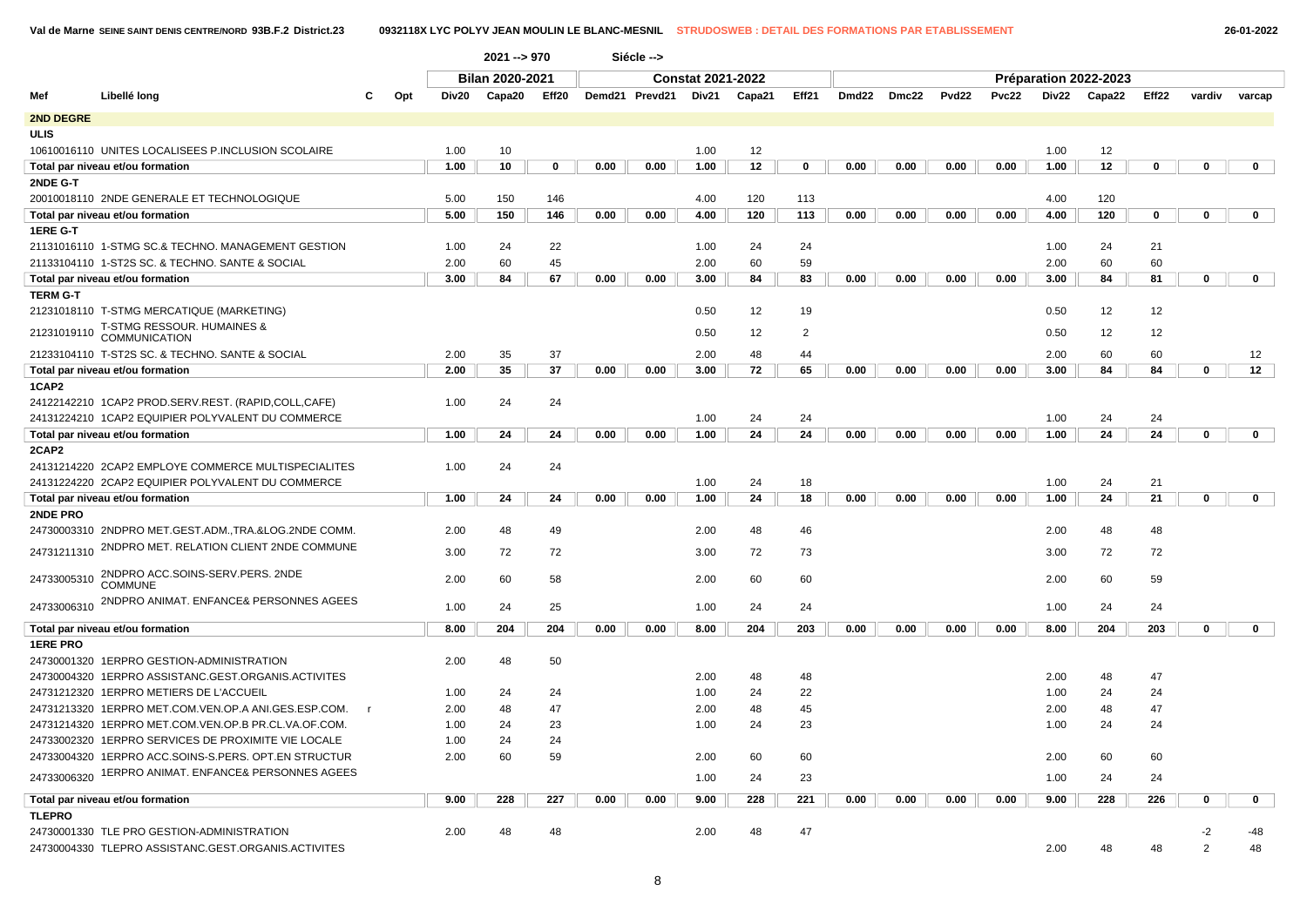|                            |                                                      |   |     |       | 2021 --> 970           |       |        | Siécle --> |                          |        |       |                   |       |       |       |       |                       |       |        |                 |
|----------------------------|------------------------------------------------------|---|-----|-------|------------------------|-------|--------|------------|--------------------------|--------|-------|-------------------|-------|-------|-------|-------|-----------------------|-------|--------|-----------------|
|                            |                                                      |   |     |       | <b>Bilan 2020-2021</b> |       |        |            | <b>Constat 2021-2022</b> |        |       |                   |       |       |       |       | Préparation 2022-2023 |       |        |                 |
| Mef                        | Libellé long                                         | C | Opt | Div20 | Capa20                 | Eff20 | Demd21 | Prevd21    | Div21                    | Capa21 | Eff21 | Dmd <sub>22</sub> | Dmc22 | Pvd22 | Pvc22 | Div22 | Capa22                | Eff22 | vardiv | varcap          |
|                            | 24731202330 TLEPRO COMMERCE                          |   |     | 2.00  | 48                     | 49    |        |            |                          |        |       |                   |       |       |       |       |                       |       |        |                 |
|                            | 24731206330 TLEPRO VENTE (PROSPECT.NEGO.SUIV.CLIENT) |   |     | 1.00  | 24                     | 24    |        |            |                          |        |       |                   |       |       |       |       |                       |       |        |                 |
|                            | 24731210330 TLEPRO ACCUEIL -RELATION CLIENTS USAGERS |   |     | 1.00  | 24                     | 22    |        |            |                          |        |       |                   |       |       |       |       |                       |       |        |                 |
|                            | 24731212330 TLEPRO METIERS DE L'ACCUEIL              |   |     |       |                        |       |        |            | 1.00                     | 24     | 22    |                   |       |       |       | 1.00  | 24                    | 22    |        |                 |
|                            | 24731213330 TLEPRO MET.COM.VEN.OP.A ANI.GES.ESP.COM. |   |     |       |                        |       |        |            | 2.00                     | 48     | 46    |                   |       |       |       | 2.00  | 48                    | 47    |        |                 |
|                            | 24731214330 TLEPRO MET.COM.VEN.OP.B PR.CL.VA.OF.COM. |   |     |       |                        |       |        |            | 1.00                     | 24     | 24    |                   |       |       |       | 1.00  | 24                    | 24    |        |                 |
|                            | 24733002330 TLEPRO SERVICES DE PROXIMITE VIE LOCALE  |   |     | 1.00  | 24                     | 21    |        |            | 1.00                     | 24     | 23    |                   |       |       |       |       |                       |       | -1     | $-24$           |
|                            | 24733004330 TLEPRO, ASSP OPTION EN STRUCTURE         |   |     | 2.00  | 60                     | 55    |        |            | 2.00                     | 60     | 60    |                   |       |       |       | 2.00  | 60                    | 60    |        |                 |
|                            | 24733006330 TLEPRO ANIMAT, ENFANCE& PERSONNES AGEES  |   |     |       |                        |       |        |            |                          |        |       |                   |       |       |       | 1.00  | 24                    | 22    |        | 24              |
|                            | Total par niveau et/ou formation                     |   |     | 9.00  | 228                    | 219   | 0.00   | 0.00       | 9.00                     | 228    | 222   | 0.00              | 0.00  | 0.00  | 0.00  | 9.00  | 228                   | 223   |        |                 |
| <b>Total par cycle</b>     |                                                      |   |     | 39.00 | 987                    | 948   | 0.00   | 0.00       | 39.00                    | 996    | 949   | 0.00              | 0.00  | 0.00  | 0.00  | 39.00 | 1008                  | 862   |        | 12 <sup>2</sup> |
| <b>INSERTION</b>           |                                                      |   |     |       |                        |       |        |            |                          |        |       |                   |       |       |       |       |                       |       |        |                 |
| <b>FCIL NIV-4</b>          |                                                      |   |     |       |                        |       |        |            |                          |        |       |                   |       |       |       |       |                       |       |        |                 |
|                            | 74130001110 CLASSE PASSERELLE BTS SERVICES           |   |     | 1.00  | 24                     | 18    |        |            | 1.00                     | 24     | 21    |                   |       |       |       | 1.00  | 24                    |       |        |                 |
|                            | Total par niveau et/ou formation                     |   |     | 1.00  | 24                     | 18    | 0.00   | 0.00       | 1.00                     | 24     | 21    | 0.00              | 0.00  | 0.00  | 0.00  | 1.00  | 24                    |       |        |                 |
| <b>Total par cycle</b>     |                                                      |   |     | 1.00  | 24                     | 18    | 0.00   | 0.00       | 1.00                     | 24     | 21    | 0.00              | 0.00  | 0.00  | 0.00  | 1.00  | 24                    |       |        |                 |
| <b>Total Etablissement</b> |                                                      |   |     | 40.00 | 1011                   | 966   | 0.00   | 0.00       | 40.00                    | 1020   | 970   | 0.00              | 0.00  | 0.00  | 0.00  | 40.00 | 1032                  | 862   |        | 12 <sub>2</sub> |

r 1réo2GT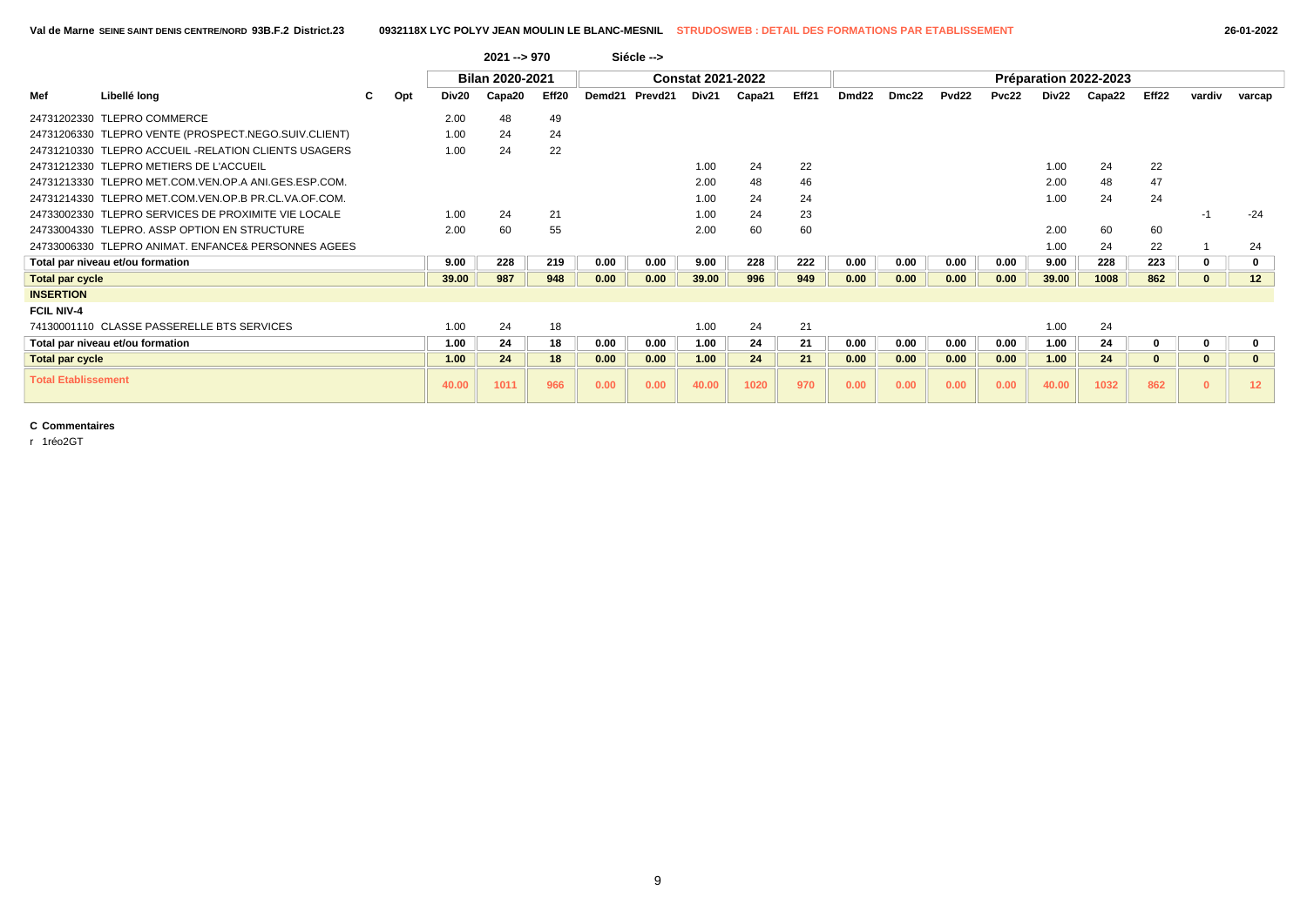**2021 --> 406 Siécle -->**

 $\overline{1}$ 

|                            |                                                                  |     |       | <b>Bilan 2020-2021</b> |                |                |      | <b>Constat 2021-2022</b> |        |                |       |       |                   |       |       | Préparation 2022-2023 |                   |             |              |
|----------------------------|------------------------------------------------------------------|-----|-------|------------------------|----------------|----------------|------|--------------------------|--------|----------------|-------|-------|-------------------|-------|-------|-----------------------|-------------------|-------------|--------------|
| Mef                        | Libellé long                                                     | Opt | Div20 | Capa20                 | Eff20          | Demd21 Prevd21 |      | Div21                    | Capa21 | Eff21          | Dmd22 | Dmc22 | Pvd <sub>22</sub> | Pvc22 | Div22 | Capa22                | Eff <sub>22</sub> | vardiv      | varcap       |
| <b>2ND DEGRE</b>           |                                                                  |     |       |                        |                |                |      |                          |        |                |       |       |                   |       |       |                       |                   |             |              |
| <b>3EME GENE</b>           |                                                                  |     |       |                        |                |                |      |                          |        |                |       |       |                   |       |       |                       |                   |             |              |
|                            | 10310031110 3EME PREPA-METIERS                                   |     | 1.00  | 24                     | 16             |                |      | 1.00                     | 24     | 15             |       |       |                   |       | 1.00  | 24                    |                   |             |              |
|                            | Total par niveau et/ou formation                                 |     | 1.00  | 24                     | 16             | 0.00           | 0.00 | 1.00                     | 24     | 15             | 0.00  | 0.00  | 0.00              | 0.00  | 1.00  | 24                    | $\mathbf 0$       | $\mathbf 0$ | $\mathbf 0$  |
| 1CAP2                      |                                                                  |     |       |                        |                |                |      |                          |        |                |       |       |                   |       |       |                       |                   |             |              |
|                            | 24125431210 1CAP2 SERRURIER METALLIER<br>a                       |     | 0.50  | 12                     | 8              |                |      |                          |        |                |       |       |                   |       |       |                       |                   |             |              |
|                            | 24125437210 1CAP2 REAL.IND.CHAUD.SOUD. OP.A CHAUDR.              |     | 0.50  | 12                     | 12             |                |      | 0.50                     | 12     | 11             |       |       |                   |       | 0.50  | 12                    | 12                |             |              |
|                            | 24125439210 1CAP2 METALLIER<br>a                                 |     |       |                        |                |                |      | 0.50                     | 12     | 9              |       |       |                   |       | 0.50  | 12                    | 9                 |             |              |
|                            | 24125524210 1CAP2 ELECTRICIEN                                    |     | 1.00  | 24                     | 25             |                |      | 1.00                     | 24     | 25             |       |       |                   |       | 1.00  | 24                    | 24                |             |              |
|                            | Total par niveau et/ou formation                                 |     | 2.00  | 48                     | 45             | 0.00           | 0.00 | 2.00                     | 48     | 45             | 0.00  | 0.00  | 0.00              | 0.00  | 2.00  | 48                    | 45                | $\mathbf 0$ | $\mathbf{0}$ |
| 2CAP2                      |                                                                  |     |       |                        |                |                |      |                          |        |                |       |       |                   |       |       |                       |                   |             |              |
|                            | 24125431220 2CAP2 SERRURIER METALLIER                            |     | 0.50  | 12                     | 8              |                |      | 0.50                     | 12     | $\overline{7}$ |       |       |                   |       | 0.50  | 12                    | $\overline{7}$    |             |              |
|                            | 24125437220 2CAP2 REAL.IND.CHAUD.SOUD. OP.A CHAUDR.              |     | 0.50  | 12                     | 11             |                |      | 0.50                     | 12     | 11             |       |       |                   |       | 0.50  | 12                    | 10                |             |              |
|                            | 24125524220 2CAP2 ELECTRICIEN                                    |     | 1.00  | 24                     | 22             |                |      | 1.00                     | 24     | 22             |       |       |                   |       | 1.00  | 24                    | 22                |             |              |
|                            | Total par niveau et/ou formation                                 |     | 2.00  | 48                     | 41             | 0.00           | 0.00 | 2.00                     | 48     | 40             | 0.00  | 0.00  | 0.00              | 0.00  | 2.00  | 48                    | 39                | $\mathbf 0$ | $\mathbf{0}$ |
| <b>2NDE PRO</b>            |                                                                  |     |       |                        |                |                |      |                          |        |                |       |       |                   |       |       |                       |                   |             |              |
| 24720008310                | 2NDPRO MET.TRANSIT.NUMER.ENERG.2NDE<br>COMM                      |     |       |                        |                |                |      | 1.00                     | 24     | 26             |       |       |                   |       | 1.00  | 24                    | 24                |             |              |
| 24720103310                | 2NDPRO MET.REAL.ENS.MEC.IND.2NDE<br><b>COMMUNE</b>               |     |       |                        |                |                |      | 1.00                     | 12     | 12             |       |       |                   |       | 0.50  | 12                    | 11                | $-0.5$      |              |
|                            | 24720104310 2NDPRO MET.PIL.MAINT.INST.AUTO.2NDE COMM             |     |       |                        |                |                |      | 1.00                     | 24     | 22             |       |       |                   |       | 1.00  | 24                    | 24                |             |              |
|                            | 24725007310 2NDPRO MAINTENANCE EQUIPEMENTS INDUST.               |     | 1.00  | 24                     | 25             |                |      |                          |        |                |       |       |                   |       |       |                       |                   |             |              |
|                            | 24725307310 2NDPRO MET. DE L'AERONAUTIQUE 2NDE COMM.             |     | 1.00  | 24                     | 24             |                |      | 1.00                     | 24     | 23             |       |       |                   |       | 1.50  | 36                    | 35                | 0.5         | 12           |
|                            | 24725411310 2NDPRO TECH.CHAUDRONNERIE INDUSTRIELLE               |     | 1.00  | 12                     | 9              |                |      |                          |        |                |       |       |                   |       |       |                       |                   |             |              |
|                            | 24725510310 2NDPRO METIERS ELECT. ENVIRON. CONNECTES             |     | 1.00  | 24                     | 24             |                |      |                          |        |                |       |       |                   |       |       |                       |                   |             |              |
|                            | 2473000231F 2NDPRO SERVICES UPE2A                                |     | 1.00  | 24                     | $\overline{1}$ |                |      | 1.00                     | 24     |                |       |       |                   |       |       |                       |                   | $-1$        | -24          |
|                            | Total par niveau et/ou formation                                 |     | 5.00  | 108                    | 83             | 0.00           | 0.00 | 5.00                     | 108    | 83             | 0.00  | 0.00  | 0.00              | 0.00  | 4.00  | 96                    | 94                | $-1$        | $-12$        |
| <b>1ERE PRO</b>            |                                                                  |     |       |                        |                |                |      |                          |        |                |       |       |                   |       |       |                       |                   |             |              |
|                            | 24725007320_1ERPRO MAINTENANCE EQUIPEMENTS INDUST.               |     | 1.00  | 24                     | 25             |                |      | 1.00                     | 24     | 23             |       |       |                   |       | 1.00  | 24                    | 22                |             |              |
|                            | 24725303320_1ERPRO AERONAUTIQUE OPTION SYSTEMES<br>$\mathsf{r}$  |     | 1.00  | 24                     | 17             |                |      | 1.00                     | 24     | 24             |       |       |                   |       | 1.00  | 24                    | 20                |             |              |
|                            | 24725304320 1ERPRO AERONAUTIQUE OPTION STRUCTURE<br>$\mathbf{r}$ |     | 1.00  | 24                     | 14             |                |      | 1.00                     | 24     | 17             |       |       |                   |       | 1.00  | 24                    | 16                |             |              |
|                            | 24725411320 1ERPRO TECH.CHAUDRONNERIE INDUSTRIELLE               |     | 1.00  | 12                     | 15             |                |      | 1.00                     | 12     | 10             |       |       |                   |       | 1.00  | 12                    | 12                |             |              |
|                            | 24725510320 1ERPRO METIERS ELECT. ENVIRON. CONNECTES             |     | 2.00  | 36                     | 35             |                |      | 2.00                     | 36     | 35             |       |       |                   |       | 2.00  | 36                    | 36                |             |              |
|                            | Total par niveau et/ou formation                                 |     | 6.00  | 120                    | 106            | 0.00           | 0.00 | 6.00                     | 120    | 109            | 0.00  | 0.00  | 0.00              | 0.00  | 6.00  | 120                   | 106               | $\mathbf 0$ | $\mathbf{0}$ |
| <b>TLEPRO</b>              |                                                                  |     |       |                        |                |                |      |                          |        |                |       |       |                   |       |       |                       |                   |             |              |
|                            | 24725007330 TLEPRO MAINTENANCE EQUIPEMENTS INDUST.               |     | 1.00  | 24                     | 21             |                |      | 1.00                     | 24     | 25             |       |       |                   |       | 1.00  | 24                    | 22                |             |              |
|                            | 24725303330 TLEPRO AERONAUTIQUE OPTION SYSTEMES                  |     | 1.00  | 24                     | 18             |                |      | 1.00                     | 24     | 16             |       |       |                   |       | 1.00  | 24                    | 22                |             |              |
|                            | 24725304330 TLEPRO AERONAUTIQUE OPTION STRUCTURE                 |     | 1.00  | 24                     | 18             |                |      | 1.00                     | 15     | 12             |       |       |                   |       | 1.00  | 24                    | 15                |             | 9            |
|                            | 24725411330 TLEPRO TECH.CHAUDRONNERIE INDUSTRIELLE               |     | 1.00  | 12                     | 10             |                |      | 1.00                     | 15     | 14             |       |       |                   |       | 1.00  | 12                    | 10                |             | $-3$         |
|                            | 24725510330 TLEPRO METIERS ELECT. ENVIRON. CONNECTES             |     | 2.00  | 36                     | 30             |                |      | 2.00                     | 36     | 36             |       |       |                   |       | 2.00  | 36                    | 34                |             |              |
|                            | Total par niveau et/ou formation                                 |     | 6.00  | 120                    | 97             | 0.00           | 0.00 | 6.00                     | 114    | 103            | 0.00  | 0.00  | 0.00              | 0.00  | 6.00  | 120                   | 103               | 0           | 6            |
| МC                         |                                                                  |     |       |                        |                |                |      |                          |        |                |       |       |                   |       |       |                       |                   |             |              |
|                            | 25325308110 MC AERON.OPT.AVION.MOT.TURB. (MC4)                   |     | 1.00  | 12                     | 10             |                |      | 1.00                     | 12     | 11             |       |       |                   |       | 1.00  | 12                    |                   |             |              |
|                            | Total par niveau et/ou formation                                 |     | 1.00  | 12                     | 10             | 0.00           | 0.00 | 1.00                     | 12     | 11             | 0.00  | 0.00  | 0.00              | 0.00  | 1.00  | 12                    | $\mathbf 0$       | 0           | 0            |
| <b>Total par cycle</b>     |                                                                  |     | 23.00 | 480                    | 398            | 0.00           | 0.00 | 23.00                    | 474    | 406            | 0.00  | 0.00  | 0.00              | 0.00  | 22.00 | 468                   | 387               | $-1$        | -6           |
| <b>Total Etablissement</b> |                                                                  |     | 23.00 | 480                    | 398            | 0.00           | 0.00 | 23.00                    | 474    | 406            | 0.00  | 0.00  | 0.00              | 0.00  | 22.00 | 468                   | 387               | $-1$        | $-6$         |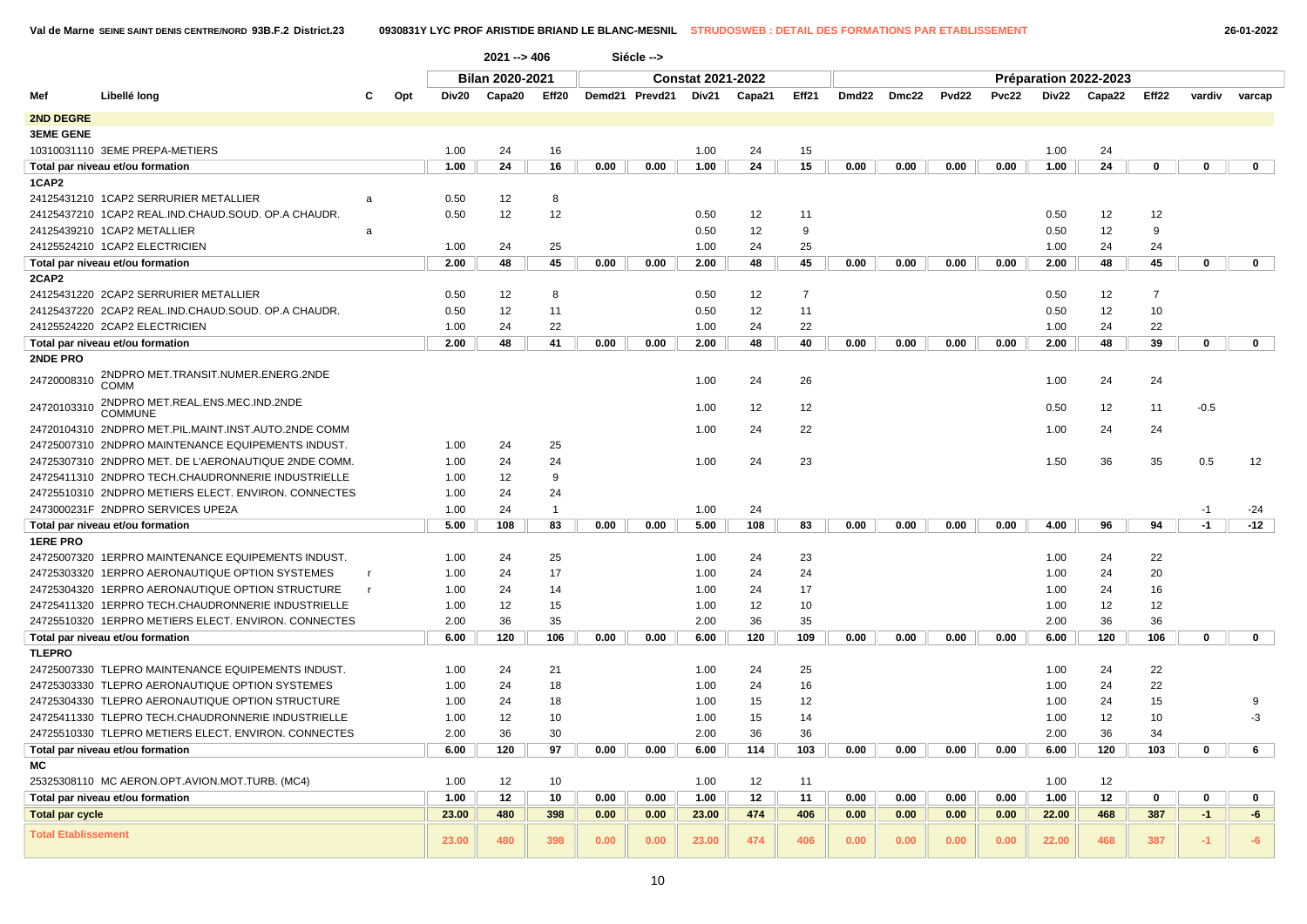Mef Libellé long chapace the C Opt Div20 Capa20 Eff20 Demd21 Prevd21 Div21 Capa21 Eff21 Dmd22 Dmc22 Pvd22 Pvc22 Div22 Capa22 Eff22 vardiv varcap

### **C Commentaires**

a recrutement mixte cap/bac pro métiers des structures métalliques

r dont capacite pour réorientation 2nde GT sous réserve d'effectif (MEI 11 places)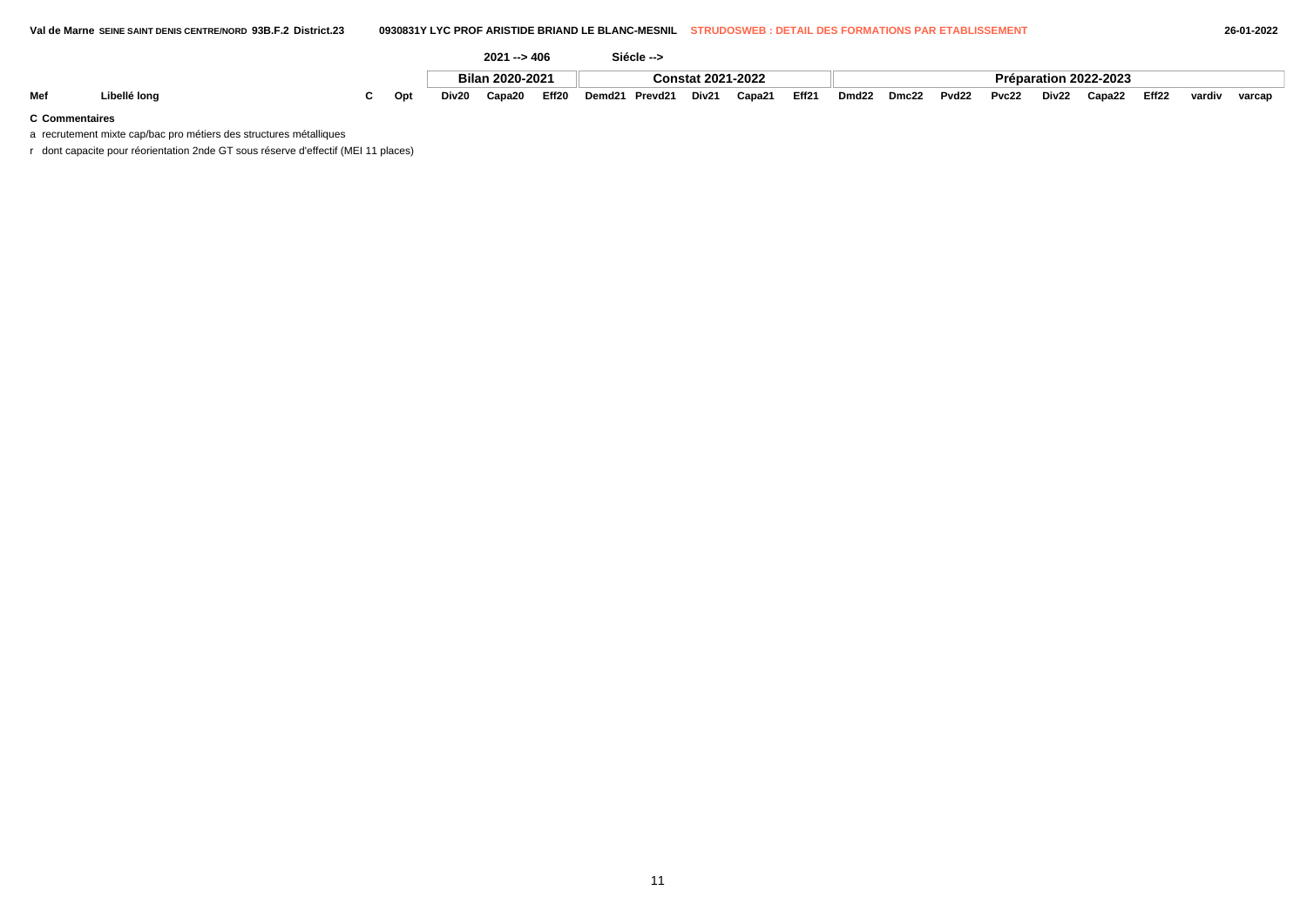|                            |                                                               |   |     |       | 2021 -- > 1192  |       |        | Siécle --> |                          |        |       |                   |       |                   |       |       |                       |             |                |              |
|----------------------------|---------------------------------------------------------------|---|-----|-------|-----------------|-------|--------|------------|--------------------------|--------|-------|-------------------|-------|-------------------|-------|-------|-----------------------|-------------|----------------|--------------|
|                            |                                                               |   |     |       | Bilan 2020-2021 |       |        |            | <b>Constat 2021-2022</b> |        |       |                   |       |                   |       |       | Préparation 2022-2023 |             |                |              |
| Mef                        | Libellé long                                                  | С | Opt | Div20 | Capa20          | Eff20 | Demd21 | Prevd21    | Div21                    | Capa21 | Eff21 | Dmd <sub>22</sub> | Dmc22 | Pvd <sub>22</sub> | Pvc22 | Div22 | Capa22                | Eff22       | vardiv         | varcap       |
| 2ND DEGRE                  |                                                               |   |     |       |                 |       |        |            |                          |        |       |                   |       |                   |       |       |                       |             |                |              |
| 2NDE G-T                   |                                                               |   |     |       |                 |       |        |            |                          |        |       |                   |       |                   |       |       |                       |             |                |              |
|                            | 20010018110 2NDE GENERALE ET TECHNOLOGIQUE                    |   |     | 13.00 | 390             | 383   |        |            | 13.00                    | 390    | 385   |                   |       |                   |       | 13.00 | 390                   |             |                |              |
|                            | Total par niveau et/ou formation                              |   |     | 13.00 | 390             | 383   | 0.00   | 0.00       | 13.00                    | 390    | 385   | 0.00              | 0.00  | 0.00              | 0.00  | 13.00 | 390                   | $\mathbf 0$ | 0              | $\mathbf{0}$ |
| 1ERE G-T                   |                                                               |   |     |       |                 |       |        |            |                          |        |       |                   |       |                   |       |       |                       |             |                |              |
|                            | 20110019110 PREMIERE GENERALE                                 |   |     | 8.00  | 263             | 264   |        |            | 10.00                    | 350    | 345   |                   |       |                   |       | 9.00  | 315                   | 315         | -1             | $-35$        |
|                            | 21131016110 1-STMG SC.& TECHNO. MANAGEMENT GESTION            |   |     | 4.00  | 96              | 96    |        |            | 4.00                     | 96     | 96    |                   |       |                   |       | 4.00  | 96                    | 96          |                |              |
|                            | Total par niveau et/ou formation                              |   |     | 12.00 | 359             | 360   | 0.00   | 0.00       | 14.00                    | 446    | 441   | 0.00              | 0.00  | 0.00              | 0.00  | 13.00 | 411                   | 411         | -1             | -35          |
| <b>TERM G-T</b>            |                                                               |   |     |       |                 |       |        |            |                          |        |       |                   |       |                   |       |       |                       |             |                |              |
|                            | 20210019110 TERMINALE GENERALE                                |   |     | 8.00  | 269             | 260   |        |            | 8.00                     | 280    | 264   |                   |       |                   |       | 10.00 | 350                   | 343         | 2              | 70           |
|                            | 21231017110 T-STMG GESTION ET FINANCE                         |   |     | 1.00  | 24              | 22    |        |            | 1.00                     | 24     | 24    |                   |       |                   |       | 1.00  | 24                    | 24          |                |              |
|                            | 21231018110 T-STMG MERCATIQUE (MARKETING)                     |   |     | 1.00  | 24              | 24    |        |            | 1.00                     | 30     | 24    |                   |       |                   |       | 1.00  | 30                    | 30          |                |              |
| 21231019110                | <b>T-STMG RESSOUR. HUMAINES &amp;</b><br><b>COMMUNICATION</b> |   |     | 1.00  | 24              | 24    |        |            | 1.00                     | 24     | 30    |                   |       |                   |       | 1.00  | 24                    | 24          |                |              |
|                            | 21231020110 T-STMG SYSTEMES D'INFORMATION DE GESTION          |   |     | 1.00  | 24              | 21    |        |            | 1.00                     | 24     | 24    |                   |       |                   |       | 1.00  | 24                    | 24          |                |              |
|                            | Total par niveau et/ou formation                              |   |     | 12.00 | 365             | 351   | 0.00   | 0.00       | 12.00                    | 382    | 366   | 0.00              | 0.00  | 0.00              | 0.00  | 14.00 | 452                   | 445         | $\overline{2}$ | 70           |
| <b>Total par cycle</b>     |                                                               |   |     | 37.00 | 1114            | 1094  | 0.00   | 0.00       | 39.00                    | 1218   | 1192  | 0.00              | 0.00  | 0.00              | 0.00  | 40.00 | 1253                  | 856         |                | 35           |
| <b>Total Etablissement</b> |                                                               |   |     | 37.00 | 1114            | 1094  | 0.00   | 0.00       | 39.00                    | 1218   | 1192  | 0.00              | 0.00  | 0.00              | 0.00  | 40.00 | 1253                  | 856         |                | 35           |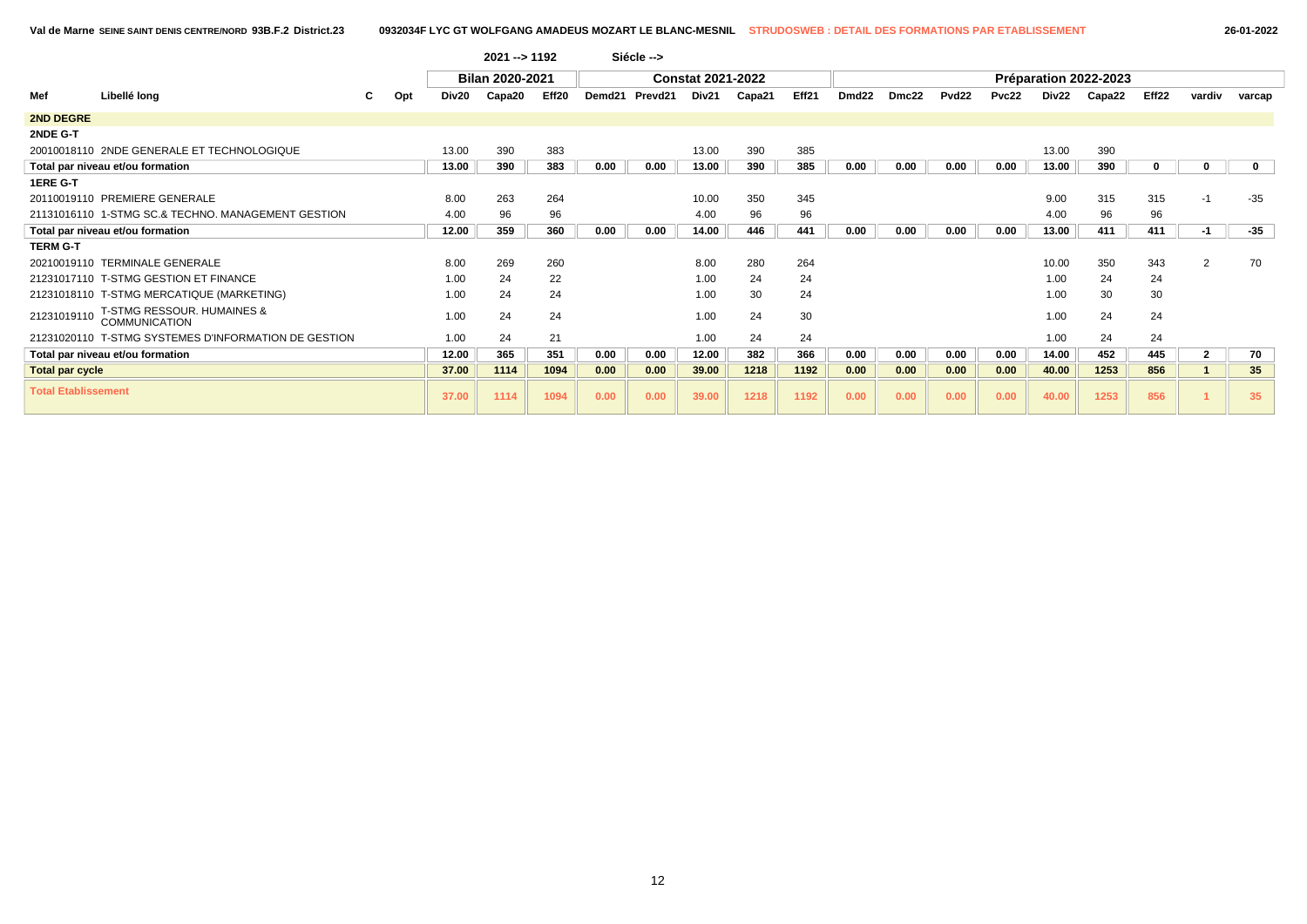|                            |                                                      |     |       | 2021 -- > 1144         |       |      | Siécle -->     |                          |        |       |       |       |                   |       |       |                       |       |                |              |
|----------------------------|------------------------------------------------------|-----|-------|------------------------|-------|------|----------------|--------------------------|--------|-------|-------|-------|-------------------|-------|-------|-----------------------|-------|----------------|--------------|
|                            |                                                      |     |       | <b>Bilan 2020-2021</b> |       |      |                | <b>Constat 2021-2022</b> |        |       |       |       |                   |       |       | Préparation 2022-2023 |       |                |              |
| Mef                        | Libellé long                                         | Opt | Div20 | Capa20                 | Eff20 |      | Demd21 Prevd21 | Div21                    | Capa21 | Eff21 | Dmd22 | Dmc22 | Pvd <sub>22</sub> | Pvc22 | Div22 | Capa22                | Eff22 | vardiv         | varcap       |
| <b>2ND DEGRE</b>           |                                                      |     |       |                        |       |      |                |                          |        |       |       |       |                   |       |       |                       |       |                |              |
| 2NDE G-T                   |                                                      |     |       |                        |       |      |                |                          |        |       |       |       |                   |       |       |                       |       |                |              |
|                            | 20010018110 2NDE GENERALE ET TECHNOLOGIQUE           |     | 11.00 | 330                    | 324   |      |                | 11.00                    | 330    | 311   |       |       |                   |       | 11.00 | 330                   |       |                |              |
|                            | Total par niveau et/ou formation                     |     | 11.00 | 330                    | 324   | 0.00 | 0.00           | 11.00                    | 330    | 311   | 0.00  | 0.00  | 0.00              | 0.00  | 11.00 | 330                   | 0     | 0              | $\mathbf 0$  |
| 1ERE G-T                   |                                                      |     |       |                        |       |      |                |                          |        |       |       |       |                   |       |       |                       |       |                |              |
|                            | 20110019110 PREMIERE GENERALE                        |     | 6.00  | 179                    | 182   |      |                | 7.00                     | 245    | 236   |       |       |                   |       | 6.00  | 210                   | 209   | -1             | -35          |
|                            | 21120008110 1-STL SC.PHYS.CHIM. EN LABORATOIRE       |     | 1.00  | 24                     | 15    |      |                | 1.00                     | 24     | 17    |       |       |                   |       | 1.00  | 24                    | 17    |                |              |
|                            | 21131016110 1-STMG SC.& TECHNO. MANAGEMENT GESTION   |     | 3.00  | 76                     | 78    |      |                | 3.00                     | 78     | 77    |       |       |                   |       | 3.00  | 78                    | 78    |                |              |
|                            | Total par niveau et/ou formation                     |     | 10.00 | 279                    | 275   | 0.00 | 0.00           | 11.00                    | 347    | 330   | 0.00  | 0.00  | 0.00              | 0.00  | 10.00 | 312                   | 304   | $-1$           | $-35$        |
| <b>TERM G-T</b>            |                                                      |     |       |                        |       |      |                |                          |        |       |       |       |                   |       |       |                       |       |                |              |
|                            | 20210019110 TERMINALE GENERALE                       |     | 5.00  | 172                    | 169   |      |                | 6.00                     | 210    | 189   |       |       |                   |       | 7.00  | 245                   | 239   | $\overline{1}$ | 35           |
|                            | 21220008110 T-STL SC.PHYS.CHIM. EN LABORATOIRE       |     | 1.00  | 19                     | 16    |      |                | 1.00                     | 24     | 16    |       |       |                   |       | 1.00  | 24                    | 19    |                |              |
|                            | 21231017110 T-STMG GESTION ET FINANCE                |     | 1.00  | 29                     | 25    |      |                | 1.00                     | 24     | 25    |       |       |                   |       | 1.00  | 24                    | 24    |                |              |
|                            | 21231018110 T-STMG MERCATIQUE (MARKETING)            |     | 1.50  | 43                     | 45    |      |                | 1.50                     | 45     | 37    |       |       |                   |       | 1.50  | 40                    | 40    |                | -5           |
| 21231019110                | T-STMG RESSOUR. HUMAINES &<br>COMMUNICATION          |     | 0.50  | 16                     | 14    |      |                | 0.50                     | 15     | 15    |       |       |                   |       | 0.50  | 14                    | 14    |                | $-1$         |
|                            | Total par niveau et/ou formation                     |     | 9.00  | 279                    | 269   | 0.00 | 0.00           | 10.00                    | 318    | 282   | 0.00  | 0.00  | 0.00              | 0.00  | 11.00 | 347                   | 336   | $\mathbf{1}$   | 29           |
| 1CAP2                      |                                                      |     |       |                        |       |      |                |                          |        |       |       |       |                   |       |       |                       |       |                |              |
|                            | 24122002210 1CAP2 EMPLOYE TECHNIQUE DE LABORATOIRE   |     | 1.00  | 24                     | 19    |      |                | 1.00                     | 24     | 22    |       |       |                   |       | 1.00  | 24                    | 21    |                |              |
|                            | Total par niveau et/ou formation                     |     | 1.00  | 24                     | 19    | 0.00 | 0.00           | 1.00                     | 24     | 22    | 0.00  | 0.00  | 0.00              | 0.00  | 1.00  | 24                    | 21    | 0              | $\mathbf 0$  |
| 2CAP2                      |                                                      |     |       |                        |       |      |                |                          |        |       |       |       |                   |       |       |                       |       |                |              |
|                            | 24122002220 2CAP2 EMPLOYE TECHNIQUE DE LABORATOIRE   |     | 1.00  | 24                     | 14    |      |                | 1.00                     | 18     | 18    |       |       |                   |       | 1.00  | 24                    | 19    |                | 6            |
|                            | Total par niveau et/ou formation                     |     | 1.00  | 24                     | 14    | 0.00 | 0.00           | 1.00                     | 18     | 18    | 0.00  | 0.00  | 0.00              | 0.00  | 1.00  | 24                    | 19    | 0              | 6            |
| 2NDE PRO                   |                                                      |     |       |                        |       |      |                |                          |        |       |       |       |                   |       |       |                       |       |                |              |
| 24720008310                | 2NDPRO MET.TRANSIT.NUMER.ENERG.2NDE<br><b>COMM</b>   |     |       |                        |       |      |                | 2.00                     | 48     | 48    |       |       |                   |       | 2.00  | 48                    | 47    |                |              |
|                            | 24720104310 2NDPRO MET.PIL.MAINT.INST.AUTO.2NDE COMM |     |       |                        |       |      |                | 1.00                     | 12     | 11    |       |       |                   |       | 1.00  | 12                    | 10    |                |              |
|                            | 24722004310 2NDPRO PROC. CHIMIE EAU PAPIERS-CARTONS  |     | 1.00  | 12                     | 8     |      |                |                          |        |       |       |       |                   |       |       |                       |       |                |              |
|                            | 24725510310 2NDPRO METIERS ELECT. ENVIRON, CONNECTES |     | 2.00  | 48                     | 45    |      |                |                          |        |       |       |       |                   |       |       |                       |       |                |              |
|                            | Total par niveau et/ou formation                     |     | 3.00  | 60                     | 53    | 0.00 | 0.00           | 3.00                     | 60     | 59    | 0.00  | 0.00  | 0.00              | 0.00  | 3.00  | 60                    | 57    | 0              | $\mathbf 0$  |
| <b>1ERE PRO</b>            |                                                      |     |       |                        |       |      |                |                          |        |       |       |       |                   |       |       |                       |       |                |              |
|                            | 24722004320 1ERPRO PROC. CHIMIE EAU PAPIERS-CARTONS  |     | 1.00  | 14                     | 13    |      |                | 1.00                     | 15     | 15    |       |       |                   |       | 1.00  | 15                    | 15    |                |              |
|                            | 24725510320 1ERPRO METIERS ELECT. ENVIRON. CONNECTES |     | 2.00  | 48                     | 45    |      |                | 2.00                     | 48     | 47    |       |       |                   |       | 2.00  | 48                    | 48    |                |              |
|                            | Total par niveau et/ou formation                     |     | 3.00  | 62                     | 58    | 0.00 | 0.00           | 3.00                     | 63     | 62    | 0.00  | 0.00  | 0.00              | 0.00  | 3.00  | 63                    | 63    | 0              | $\mathbf 0$  |
| <b>TLEPRO</b>              |                                                      |     |       |                        |       |      |                |                          |        |       |       |       |                   |       |       |                       |       |                |              |
|                            | 24722004330 TLEPRO PROC. CHIMIE EAU PAPIERS-CARTONS  |     | 1.00  | 12                     | 12    |      |                | 1.00                     | 15     | 13    |       |       |                   |       | 1.00  | 15                    | 14    |                |              |
|                            | 24725510330 TLEPRO METIERS ELECT. ENVIRON. CONNECTES |     | 2.00  | 48                     | 40    |      |                | 2.00                     | 48     | 47    |       |       |                   |       | 2.00  | 48                    | 45    |                |              |
|                            | Total par niveau et/ou formation                     |     | 3.00  | 60                     | 52    | 0.00 | 0.00           | 3.00                     | 63     | 60    | 0.00  | 0.00  | 0.00              | 0.00  | 3.00  | 63                    | 59    | 0              | 0            |
| <b>Total par cycle</b>     |                                                      |     | 41.00 | 1118                   | 1064  | 0.00 | 0.00           | 43.00                    | 1223   | 1144  | 0.00  | 0.00  | 0.00              | 0.00  | 43.00 | 1223                  | 859   | $\mathbf{0}$   | $\mathbf{0}$ |
| <b>Total Etablissement</b> |                                                      |     | 41.00 | 1118                   | 1064  | 0.00 | 0.00           | 43.00                    | 1223   | 1144  | 0.00  | 0.00  | 0.00              | 0.00  | 43.00 | 1223                  | 859   | $\Omega$       | 0            |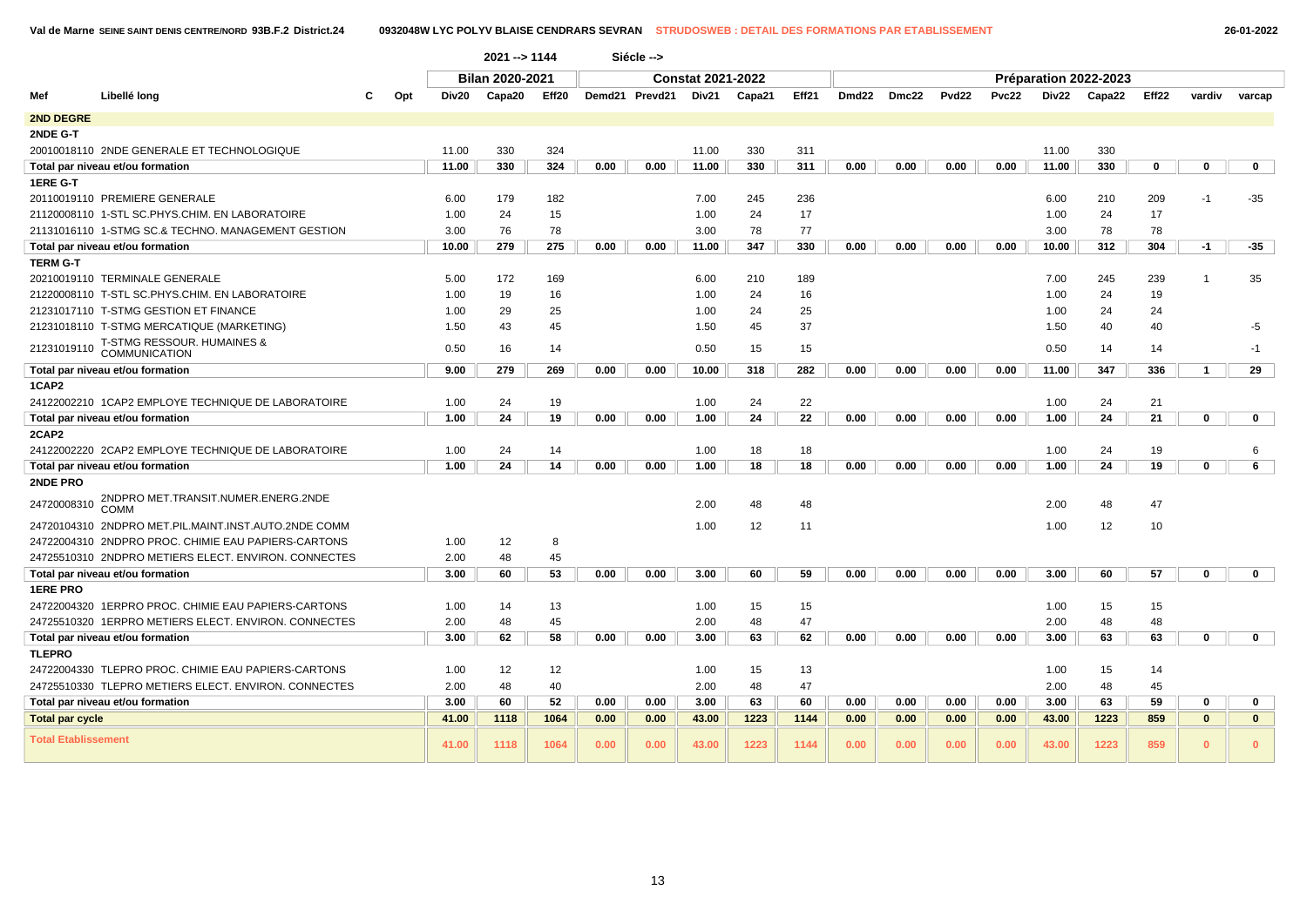|                        |                                                       | $2021 - 588$<br>Siécle --> |       |                        |       |      |                |                          |        |       |                   |       |                   |              |       |                       |              |              |              |
|------------------------|-------------------------------------------------------|----------------------------|-------|------------------------|-------|------|----------------|--------------------------|--------|-------|-------------------|-------|-------------------|--------------|-------|-----------------------|--------------|--------------|--------------|
|                        |                                                       |                            |       | <b>Bilan 2020-2021</b> |       |      |                | <b>Constat 2021-2022</b> |        |       |                   |       |                   |              |       | Préparation 2022-2023 |              |              |              |
| Mef                    | Libellé long                                          | Opt                        | Div20 | Capa20                 | Eff20 |      | Demd21 Prevd21 | Div21                    | Capa21 | Eff21 | Dmd <sub>22</sub> | Dmc22 | Pvd <sub>22</sub> | <b>Pvc22</b> | Div22 | Capa22                | Eff22        | vardiv       | varcap       |
| <b>2ND DEGRE</b>       |                                                       |                            |       |                        |       |      |                |                          |        |       |                   |       |                   |              |       |                       |              |              |              |
| <b>3EME GENE</b>       |                                                       |                            |       |                        |       |      |                |                          |        |       |                   |       |                   |              |       |                       |              |              |              |
|                        | 10310031110 3EME PREPA-METIERS                        |                            | 1.00  | 24                     | 14    |      |                | 1.00                     | 24     | 20    |                   |       |                   |              | 1.00  | 24                    |              |              |              |
|                        | Total par niveau et/ou formation                      |                            | 1.00  | 24                     | 14    | 0.00 | 0.00           | 1.00                     | 24     | 20    | 0.00              | 0.00  | 0.00              | 0.00         | 1.00  | 24                    | 0            | 0            | $\mathbf 0$  |
| 2NDE PRO               |                                                       |                            |       |                        |       |      |                |                          |        |       |                   |       |                   |              |       |                       |              |              |              |
|                        | 24730003310 2NDPRO MET.GEST.ADM., TRA.&LOG.2NDE COMM. |                            | 3.00  | 72                     | 72    |      |                | 3.00                     | 72     | 71    |                   |       |                   |              | 3.00  | 72                    | 72           |              |              |
| 24733005310            | 2NDPRO ACC.SOINS-SERV.PERS. 2NDE<br><b>COMMUNE</b>    |                            | 3.00  | 90                     | 89    |      |                | 3.00                     | 90     | 89    |                   |       |                   |              | 3.00  | 90                    | 89           |              |              |
|                        | Total par niveau et/ou formation                      |                            | 6.00  | 162                    | 161   | 0.00 | 0.00           | 6.00                     | 162    | 160   | 0.00              | 0.00  | 0.00              | 0.00         | 6.00  | 162                   | 161          | $\mathbf{0}$ | $\mathbf 0$  |
| <b>1ERE PRO</b>        |                                                       |                            |       |                        |       |      |                |                          |        |       |                   |       |                   |              |       |                       |              |              |              |
|                        | 24730001320 1ERPRO GESTION-ADMINISTRATION             |                            | 2.00  | 48                     | 40    |      |                |                          |        |       |                   |       |                   |              |       |                       |              |              |              |
|                        | 24730004320 1ERPRO ASSISTANC.GEST.ORGANIS.ACTIVITES   | - 1                        |       |                        |       |      |                | 2.00                     | 48     | 45    |                   |       |                   |              | 2.00  | 48                    | 42           |              |              |
|                        | 24731106320 1ERPRO LOGISTIQUE (Nouveau)               |                            | 1.00  | 24                     | 22    |      |                | 1.00                     | 24     | 22    |                   |       |                   |              | 1.00  | 24                    | 22           |              |              |
|                        | 24731108320 1ERPRO TRANSPORT                          |                            | 1.00  | 24                     | 24    |      |                |                          |        |       |                   |       |                   |              |       |                       |              |              |              |
|                        | 24731114320 1ERPRO ORGANIS. TRANSPORT MARCHANDISES    |                            |       |                        |       |      |                | 1.00                     | 24     | 23    |                   |       |                   |              | 1.00  | 24                    | 24           |              |              |
|                        | 24733004320 1ERPRO ACC.SOINS-S.PERS. OPT.EN STRUCTUR  |                            | 3.00  | 90                     | 82    |      |                | 3.00                     | 90     | 89    |                   |       |                   |              | 3.00  | 90                    | 86           |              |              |
|                        | Total par niveau et/ou formation                      |                            | 7.00  | 186                    | 168   | 0.00 | 0.00           | 7.00                     | 186    | 179   | 0.00              | 0.00  | 0.00              | 0.00         | 7.00  | 186                   | 174          | $\mathbf 0$  | $\mathbf 0$  |
| <b>TLEPRO</b>          |                                                       |                            |       |                        |       |      |                |                          |        |       |                   |       |                   |              |       |                       |              |              |              |
|                        | 24730001330 TLE PRO GESTION-ADMINISTRATION            |                            | 2.00  | 48                     | 47    |      |                | 2.00                     | 42     | 49    |                   |       |                   |              |       |                       |              | $-2$         | $-42$        |
|                        | 24730004330 TLEPRO ASSISTANC.GEST.ORGANIS.ACTIVITES   |                            |       |                        |       |      |                |                          |        |       |                   |       |                   |              | 2.00  | 48                    | 48           | 2            | 48           |
|                        | 24731106330 TLEPRO LOGISTIQUE (Nouveau)               |                            | 1.00  | 24                     | 22    |      |                | 1.00                     | 24     | 22    |                   |       |                   |              | 1.00  | 24                    | 22           |              |              |
|                        | 24731108330 TLEPRO TRANSPORT                          |                            | 1.00  | 24                     | 20    |      |                | 1.00                     | 24     | 24    |                   |       |                   |              |       |                       |              | -1           | $-24$        |
|                        | 24731114330 TLEPRO ORGANIS. TRANSPORT MARCHANDISES    |                            |       |                        |       |      |                |                          |        |       |                   |       |                   |              | 1.00  | 24                    | 22           |              | 24           |
|                        | 24733004330 TLEPRO. ASSP OPTION EN STRUCTURE          |                            | 3.00  | 90                     | 82    |      |                | 3.00                     | 84     | 82    |                   |       |                   |              | 3.00  | 90                    | 88           |              | 6            |
|                        | Total par niveau et/ou formation                      |                            | 7.00  | 186                    | 171   | 0.00 | 0.00           | 7.00                     | 174    | 177   | 0.00              | 0.00  | 0.00              | 0.00         | 7.00  | 186                   | 180          | $\mathbf 0$  | 12           |
| Total par cycle        |                                                       |                            | 21.00 | 558                    | 514   | 0.00 | 0.00           | 21.00                    | 546    | 536   | 0.00              | 0.00  | 0.00              | 0.00         | 21.00 | 558                   | 515          | $\bf{0}$     | 12           |
| <b>INSERTION</b>       |                                                       |                            |       |                        |       |      |                |                          |        |       |                   |       |                   |              |       |                       |              |              |              |
| <b>FCIL NIV-4</b>      |                                                       |                            |       |                        |       |      |                |                          |        |       |                   |       |                   |              |       |                       |              |              |              |
|                        | 7419990D11A AIDE DECLARANT EN DOUANE                  |                            | 1.00  | 12                     | 12    |      |                | 1.00                     | 12     | 12    |                   |       |                   |              | 1.00  | 12                    |              |              |              |
|                        | Total par niveau et/ou formation                      |                            | 1.00  | 12                     | 12    | 0.00 | 0.00           | 1.00                     | 12     | 12    | 0.00              | 0.00  | 0.00              | 0.00         | 1.00  | 12                    | $\bf{0}$     | $\Omega$     | 0            |
| <b>Total par cycle</b> |                                                       |                            | 1.00  | 12                     | 12    | 0.00 | 0.00           | 1.00                     | 12     | 12    | 0.00              | 0.00  | 0.00              | 0.00         | 1.00  | 12                    | $\mathbf{0}$ | $\mathbf{0}$ | $\mathbf{0}$ |
|                        | <b>PREPARATIONS DIVERSES</b>                          |                            |       |                        |       |      |                |                          |        |       |                   |       |                   |              |       |                       |              |              |              |
| PDPREBAC1              |                                                       |                            |       |                        |       |      |                |                          |        |       |                   |       |                   |              |       |                       |              |              |              |
|                        | 29333102110 AIDE SOIGNANT                             |                            | 1.00  | 18                     | 16    |      |                | 1.00                     | 18     | 18    |                   |       |                   |              | 1.00  | 18                    |              |              |              |
|                        | 29333103110 AUXILIAIRE DE PUERICULTURE                |                            | 1.00  | 20                     | 20    |      |                | 1.00                     | 20     | 22    |                   |       |                   |              | 1.00  | 20                    |              |              |              |
|                        | Total par niveau et/ou formation                      |                            | 2.00  | 38                     | 36    | 0.00 | 0.00           | 2.00                     | 38     | 40    | 0.00              | 0.00  | 0.00              | 0.00         | 2.00  | 38                    | 0            | 0            | 0            |

r dont 1 division à 24 pour la réorientation des 2nde GT

14

**Total par cycle 2.00 38 36 0.00 0.00 2.00 38 40 0.00 0.00 0.00 0.00 2.00 38 0 0 0 Total Etablissement 24.00 <sup>608</sup> <sup>562</sup> 0.00 0.00 24.00 <sup>596</sup> <sup>588</sup> 0.00 0.00 0.00 0.00 24.00 <sup>608</sup> <sup>515</sup> <sup>0</sup> <sup>12</sup>**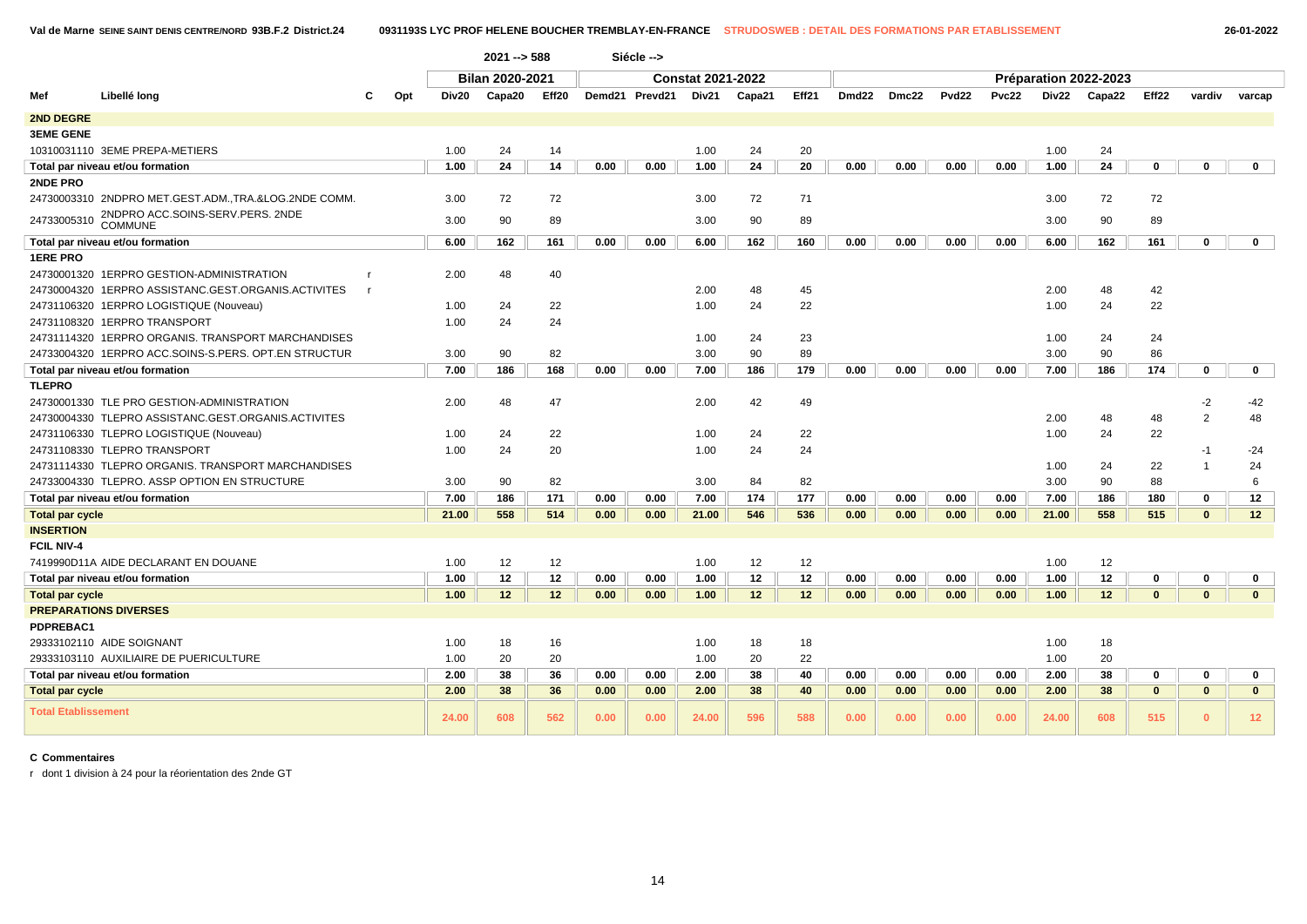|                            |                                                      |              | $2021 - 958$    |       |      | Siécle -->     |                          |        |       |                       |       |                   |              |              |        |              |              |              |
|----------------------------|------------------------------------------------------|--------------|-----------------|-------|------|----------------|--------------------------|--------|-------|-----------------------|-------|-------------------|--------------|--------------|--------|--------------|--------------|--------------|
|                            |                                                      |              | Bilan 2020-2021 |       |      |                | <b>Constat 2021-2022</b> |        |       | Préparation 2022-2023 |       |                   |              |              |        |              |              |              |
| Mef                        | Libellé long                                         | Opt<br>Div20 | Capa20          | Eff20 |      | Demd21 Prevd21 | Div21                    | Capa21 | Eff21 | Dmd22                 | Dmc22 | Pvd <sub>22</sub> | <b>Pvc22</b> | <b>Div22</b> | Capa22 | Eff22        | vardiv       | varcap       |
| <b>2ND DEGRE</b>           |                                                      |              |                 |       |      |                |                          |        |       |                       |       |                   |              |              |        |              |              |              |
| 2NDE G-T                   |                                                      |              |                 |       |      |                |                          |        |       |                       |       |                   |              |              |        |              |              |              |
|                            | 20010018110 2NDE GENERALE ET TECHNOLOGIQUE           | 10.00        | 300             | 291   |      |                | 10.00                    | 300    | 285   |                       |       |                   |              | 10.00        | 300    |              |              |              |
|                            | Total par niveau et/ou formation                     | 10.00        | 300             | 291   | 0.00 | 0.00           | 10.00                    | 300    | 285   | 0.00                  | 0.00  | 0.00              | 0.00         | 10.00        | 300    | 0            | 0            | $\mathbf 0$  |
| 1ERE G-T                   |                                                      |              |                 |       |      |                |                          |        |       |                       |       |                   |              |              |        |              |              |              |
|                            | 20110019110 PREMIERE GENERALE                        | 5.00         | 150             | 160   |      |                | 5.00                     | 175    | 167   |                       |       |                   |              | 5.00         | 175    | 166          |              |              |
|                            | 21131016110 1-STMG SC.& TECHNO. MANAGEMENT GESTION   | 2.00         | 59              | 59    |      |                | 2.00                     | 59     | 59    |                       |       |                   |              | 2.00         | 59     | 59           |              |              |
|                            | Total par niveau et/ou formation                     | 7.00         | 209             | 219   | 0.00 | 0.00           | 7.00                     | 234    | 226   | 0.00                  | 0.00  | 0.00              | 0.00         | 7.00         | 234    | 225          | $\bf{0}$     | $\mathbf 0$  |
| <b>TERM G-T</b>            |                                                      |              |                 |       |      |                |                          |        |       |                       |       |                   |              |              |        |              |              |              |
|                            | 20210019110 TERMINALE GENERALE                       | 5.00         | 162             | 154   |      |                | 5.00                     | 175    | 155   |                       |       |                   |              | 5.00         | 175    | 165          |              |              |
|                            | 21231017110 T-STMG GESTION ET FINANCE                | 0.40         | 12              | 10    |      |                | 0.50                     | 15     | 14    |                       |       |                   |              | 0.50         | 15     | 13           |              |              |
|                            | 21231018110 T-STMG MERCATIQUE (MARKETING)            | 1.00         | 30              | 30    |      |                | 1.00                     | 30     | 27    |                       |       |                   |              | 1.00         | 30     | 29           |              |              |
| 21231019110                | T-STMG RESSOUR. HUMAINES & COMMUNICATION             | 0.60         | 19              | 20    |      |                | 0.50                     | 20     | 19    |                       |       |                   |              | 0.50         | 20     | 20           |              |              |
|                            | Total par niveau et/ou formation                     | 7.00         | 223             | 214   | 0.00 | 0.00           | 7.00                     | 240    | 215   | 0.00                  | 0.00  | 0.00              | 0.00         | 7.00         | 240    | 227          | 0            | $\mathbf 0$  |
| 2NDE PRO                   |                                                      |              |                 |       |      |                |                          |        |       |                       |       |                   |              |              |        |              |              |              |
| 24731211310                | 2NDPRO MET. RELATION CLIENT 2NDE COMMUNE             | 2.00         | 48              | 45    |      |                | 2.00                     | 48     | 47    |                       |       |                   |              | 2.00         | 48     | 46           |              |              |
|                            | Total par niveau et/ou formation                     | 2.00         | 48              | 45    | 0.00 | 0.00           | 2.00                     | 48     | 47    | 0.00                  | 0.00  | 0.00              | 0.00         | 2.00         | 48     | 46           | 0            | $\mathbf 0$  |
| <b>1ERE PRO</b>            |                                                      |              |                 |       |      |                |                          |        |       |                       |       |                   |              |              |        |              |              |              |
|                            | 24731213320 1ERPRO MET.COM.VEN.OP.A ANI.GES.ESP.COM. | 1.50         | 36              | 45    |      |                | 1.50                     | 36     | 44    |                       |       |                   |              | 2.00         | 48     | 46           | 0.5          | 12           |
|                            | 24731214320 1ERPRO MET.COM.VEN.OP.B PR.CL.VA.OF.COM. | 1.50         | 36              | 21    |      |                | 1.50                     | 36     | 21    |                       |       |                   |              | 1.00         | 24     | 22           | $-0.5$       | $-12$        |
|                            | Total par niveau et/ou formation                     | 3.00         | 72              | 66    | 0.00 | 0.00           | 3.00                     | 72     | 65    | 0.00                  | 0.00  | 0.00              | 0.00         | 3.00         | 72     | 68           | $\mathbf{0}$ | $\mathbf 0$  |
| <b>TLEPRO</b>              |                                                      |              |                 |       |      |                |                          |        |       |                       |       |                   |              |              |        |              |              |              |
|                            | 24731202330 TLEPRO COMMERCE                          | 1.50         | 36              | 29    |      |                |                          |        |       |                       |       |                   |              |              |        |              |              |              |
|                            | 24731206330 TLEPRO VENTE (PROSPECT.NEGO.SUIV.CLIENT) | 1.50         | 36              | 35    |      |                |                          |        |       |                       |       |                   |              |              |        |              |              |              |
|                            | 24731213330 TLEPRO MET.COM.VEN.OP.A ANI.GES.ESP.COM. |              |                 |       |      |                | 2.00                     | 42     | 42    |                       |       |                   |              | 2.00         | 42     | 41           |              |              |
|                            | 24731214330 TLEPRO MET.COM.VEN.OP.B PR.CL.VA.OF.COM. |              |                 |       |      |                | 1.00                     | 24     | 21    |                       |       |                   |              | 1.00         | 24     | 22           |              |              |
|                            | Total par niveau et/ou formation                     | 3.00         | 72              | 64    | 0.00 | 0.00           | 3.00                     | 66     | 63    | 0.00                  | 0.00  | 0.00              | 0.00         | 3.00         | 66     | 63           | 0            | $\mathbf{0}$ |
| <b>Total par cycle</b>     |                                                      | 32.00        | 924             | 899   | 0.00 | 0.00           | 32.00                    | 960    | 901   | 0.00                  | 0.00  | 0.00              | 0.00         | 32.00        | 960    | 629          | $\bf{0}$     | $\mathbf{0}$ |
| <b>POST BACCALAUREAT</b>   |                                                      |              |                 |       |      |                |                          |        |       |                       |       |                   |              |              |        |              |              |              |
| 1BTS2                      |                                                      |              |                 |       |      |                |                          |        |       |                       |       |                   |              |              |        |              |              |              |
|                            | 31131103210 1BTS2 GEST, TRANSP, & LOGIST, ASSOCIEE   | 1.00         | 35              | 34    |      |                | 1.00                     | 35     | 33    |                       |       |                   |              | 1.00         | 35     |              |              |              |
|                            | Total par niveau et/ou formation                     | 1.00         | 35              | 34    | 0.00 | 0.00           | 1.00                     | 35     | 33    | 0.00                  | 0.00  | 0.00              | 0.00         | 1.00         | 35     | 0            | 0            | $\mathbf 0$  |
| 2BTS2                      |                                                      |              |                 |       |      |                |                          |        |       |                       |       |                   |              |              |        |              |              |              |
|                            | 31131103220 2BTS2 GEST. TRANSP. & LOGIST. ASSOCIEE   | 1.00         | 35              | 25    |      |                | 1.00                     | 30     | 24    |                       |       |                   |              | 1.00         | 24     |              |              | -6           |
|                            | Total par niveau et/ou formation                     | 1.00         | 35              | 25    | 0.00 | 0.00           | 1.00                     | 30     | 24    | 0.00                  | 0.00  | 0.00              | 0.00         | 1.00         | 24     | 0            | 0            | -6           |
| <b>Total par cycle</b>     |                                                      | 2.00         | 70              | 59    | 0.00 | 0.00           | 2.00                     | 65     | 57    | 0.00                  | 0.00  | 0.00              | 0.00         | 2.00         | 59     | $\mathbf{0}$ | $\mathbf{0}$ | -6           |
| <b>Total Etablissement</b> |                                                      | 34.00        | 994             | 958   | 0.00 | 0.00           | 34.00                    | 1025   | 958   | 0.00                  | 0.00  | 0.00              | 0.00         | 34.00        | 1019   | 629          | $\mathbf{0}$ | $-6$         |

r dont 24 places en MET.COM.VEN.OP.A+OP.B pour la réorientation des 2nde GT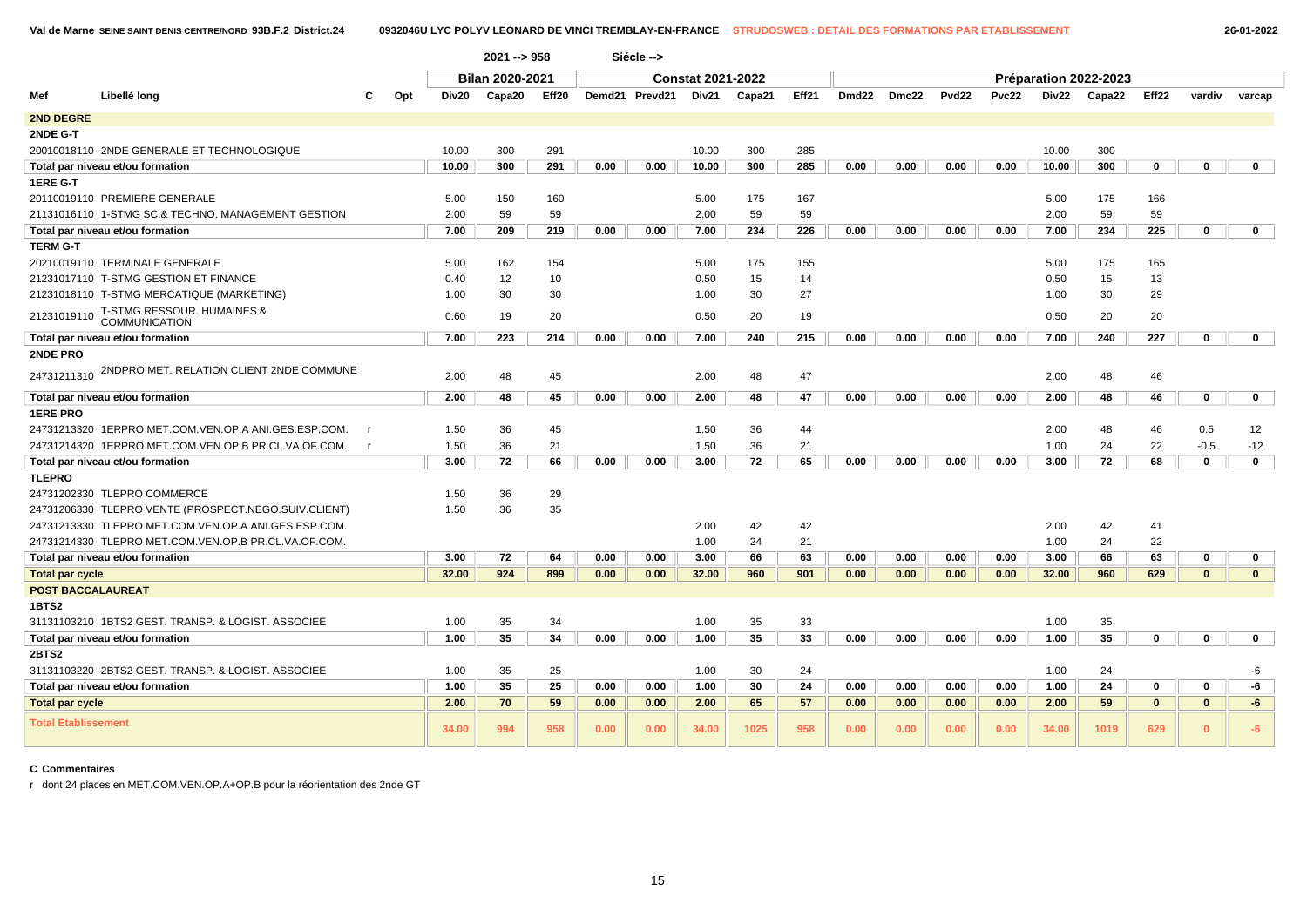|                  |                                                      |              |                        | $2021 - 710$ |          |      | Siécle -->     |                          |        |             |       |       |       |       |      |                       |             |             |              |  |
|------------------|------------------------------------------------------|--------------|------------------------|--------------|----------|------|----------------|--------------------------|--------|-------------|-------|-------|-------|-------|------|-----------------------|-------------|-------------|--------------|--|
|                  |                                                      |              | <b>Bilan 2020-2021</b> |              |          |      |                | <b>Constat 2021-2022</b> |        |             |       |       |       |       |      | Préparation 2022-2023 |             |             |              |  |
| Mef              | Libellé long                                         | C<br>Opt     | Div20                  | Capa20       | Eff20    |      | Demd21 Prevd21 | Div21                    | Capa21 | Eff21       | Dmd22 | Dmc22 | Pvd22 | Pvc22 |      | Div22 Capa22          | Eff22       | vardiv      | varcap       |  |
| <b>2ND DEGRE</b> |                                                      |              |                        |              |          |      |                |                          |        |             |       |       |       |       |      |                       |             |             |              |  |
| <b>3EME GENE</b> |                                                      |              |                        |              |          |      |                |                          |        |             |       |       |       |       |      |                       |             |             |              |  |
|                  | 10310031110 3EME PREPA-METIERS                       |              | 1.00                   | 24           | 24       |      |                | 1.00                     | 24     | 19          |       |       |       |       | 1.00 | 24                    |             |             |              |  |
|                  | Total par niveau et/ou formation                     |              | 1.00                   | 24           | 24       | 0.00 | 0.00           | 1.00                     | 24     | 19          | 0.00  | 0.00  | 0.00  | 0.00  | 1.00 | 24                    | $\mathbf 0$ | $\mathbf 0$ | $\mathbf 0$  |  |
| ULIS             |                                                      |              |                        |              |          |      |                |                          |        |             |       |       |       |       |      |                       |             |             |              |  |
|                  | 10610016110 UNITES LOCALISEES P.INCLUSION SCOLAIRE   |              | 1.00                   | 10           |          |      |                | 1.00                     | 20     |             |       |       |       |       | 1.00 | 20                    |             |             |              |  |
|                  | Total par niveau et/ou formation                     |              | 1.00                   | 10           | 0        | 0.00 | 0.00           | 1.00                     | 20     | $\mathbf 0$ | 0.00  | 0.00  | 0.00  | 0.00  | 1.00 | 20                    | 0           | $\mathbf 0$ | $\mathbf 0$  |  |
| 2NDE G-T         |                                                      |              |                        |              |          |      |                |                          |        |             |       |       |       |       |      |                       |             |             |              |  |
|                  | 20010018110 2NDE GENERALE ET TECHNOLOGIQUE           |              | 2.00                   | 48           | 56       |      |                | 4.00                     | 96     | 92          |       |       |       |       | 4.00 | 96                    |             |             |              |  |
|                  | Total par niveau et/ou formation                     |              | 2.00                   | 48           | 56       | 0.00 | 0.00           | 4.00                     | 96     | 92          | 0.00  | 0.00  | 0.00  | 0.00  | 4.00 | 96                    | $\mathbf 0$ | $\mathbf 0$ | $\mathbf{0}$ |  |
| 1ERE G-T         |                                                      |              |                        |              |          |      |                |                          |        |             |       |       |       |       |      |                       |             |             |              |  |
|                  | 21131016110 1-STMG SC.& TECHNO. MANAGEMENT GESTION   |              | 2.00                   | 48           | 36       |      |                | 2.00                     | 48     | 51          |       |       |       |       | 2.00 | 48                    | 48          |             |              |  |
|                  | Total par niveau et/ou formation                     |              | 2.00                   | 48           | 36       | 0.00 | 0.00           | 2.00                     | 48     | 51          | 0.00  | 0.00  | 0.00  | 0.00  | 2.00 | 48                    | 48          | $\mathbf 0$ | $\mathbf{0}$ |  |
| <b>TERM G-T</b>  |                                                      |              |                        |              |          |      |                |                          |        |             |       |       |       |       |      |                       |             |             |              |  |
|                  | 21231018110 T-STMG MERCATIQUE (MARKETING)            |              |                        |              |          |      |                | 1.00                     | 24     | 24          |       |       |       |       | 1.00 | 24                    | 24          |             |              |  |
|                  | 21231020110 T-STMG SYSTEMES D'INFORMATION DE GESTION |              |                        |              |          |      |                | 1.00                     | 24     | 22          |       |       |       |       | 1.00 | 24                    | 24          |             |              |  |
|                  | Total par niveau et/ou formation                     |              | 0.00                   | 0            | $\Omega$ | 0.00 | 0.00           | 2.00                     | 48     | 46          | 0.00  | 0.00  | 0.00  | 0.00  | 2.00 | 48                    | 48          | 0           | $\mathbf{0}$ |  |
| 1CAP2            |                                                      |              |                        |              |          |      |                |                          |        |             |       |       |       |       |      |                       |             |             |              |  |
|                  | 24131224210 1CAP2 EQUIPIER POLYVALENT DU COMMERCE    |              | 2.00                   | 48           | 48       |      |                | 2.00                     | 48     | 48          |       |       |       |       | 2.00 | 48                    | 48          |             |              |  |
|                  | Total par niveau et/ou formation                     |              | 2.00                   | 48           | 48       | 0.00 | 0.00           | 2.00                     | 48     | 48          | 0.00  | 0.00  | 0.00  | 0.00  | 2.00 | 48                    | 48          | $\mathbf 0$ | $\mathbf{0}$ |  |
| 2CAP2            |                                                      |              |                        |              |          |      |                |                          |        |             |       |       |       |       |      |                       |             |             |              |  |
|                  | 24131214220 2CAP2 EMPLOYE COMMERCE MULTISPECIALITES  |              | 1.00                   | 24           | 22       |      |                |                          |        |             |       |       |       |       |      |                       |             |             |              |  |
|                  | 24131216220 2CAP2 EMPL.VENTE: PRDTS EQUIP.COURANT    |              | 1.00                   | 24           | 24       |      |                |                          |        |             |       |       |       |       |      |                       |             |             |              |  |
|                  | 24131224220 2CAP2 EQUIPIER POLYVALENT DU COMMERCE    |              |                        |              |          |      |                | 2.00                     | 48     | 42          |       |       |       |       | 2.00 | 48                    | 46          |             |              |  |
|                  | Total par niveau et/ou formation                     |              | 2.00                   | 48           | 46       | 0.00 | 0.00           | 2.00                     | 48     | 42          | 0.00  | 0.00  | 0.00  | 0.00  | 2.00 | 48                    | 46          | $\mathbf 0$ | $\mathbf{0}$ |  |
| 2NDE PRO         |                                                      |              |                        |              |          |      |                |                          |        |             |       |       |       |       |      |                       |             |             |              |  |
|                  | 2473000231F 2NDPRO SERVICES UPE2A                    |              | 1.00                   | 24           | 8        |      |                | 1.00                     | 24     | 9           |       |       |       |       | 1.00 | 24                    |             |             |              |  |
|                  | 24730003310 2NDPRO MET.GEST.ADM.,TRA.&LOG.2NDE COMM. |              | 1.00                   | 24           | 24       |      |                | 1.00                     | 24     | 24          |       |       |       |       | 1.00 | 24                    | 24          |             |              |  |
|                  | 24731211310 2NDPRO MET. RELATION CLIENT 2NDE COMMUNE |              | 4.00                   | 96           | 96       |      |                | 4.00                     | 96     | 94          |       |       |       |       | 4.00 | 96                    | 95          |             |              |  |
|                  | Total par niveau et/ou formation                     |              | 6.00                   | 144          | 128      | 0.00 | 0.00           | 6.00                     | 144    | 127         | 0.00  | 0.00  | 0.00  | 0.00  | 6.00 | 144                   | 119         | $\mathbf 0$ | $\mathbf 0$  |  |
| <b>1ERE PRO</b>  |                                                      |              |                        |              |          |      |                |                          |        |             |       |       |       |       |      |                       |             |             |              |  |
|                  | 24730001320 1ERPRO GESTION-ADMINISTRATION            |              | 1.00                   | 24           | 24       |      |                |                          |        |             |       |       |       |       |      |                       |             |             |              |  |
|                  | 24730004320 1ERPRO ASSISTANC.GEST.ORGANIS.ACTIVITES  |              |                        |              |          |      |                | 1.00                     | 24     | 24          |       |       |       |       | 1.00 | 24                    | 24          |             |              |  |
|                  | 24731212320 1ERPRO METIERS DE L'ACCUEIL              |              | 1.00                   | 24           | 24       |      |                | 1.00                     | 24     | 23          |       |       |       |       | 1.00 | 24                    | 24          |             |              |  |
|                  | 24731213320 1ERPRO MET.COM.VEN.OP.A ANI.GES.ESP.COM. | <b>r</b>     | 3.00                   | 72           | 72       |      |                | 3.00                     | 72     | 71          |       |       |       |       | 3.00 | 72                    | 70          |             |              |  |
|                  | 24731214320 1ERPRO MET.COM.VEN.OP.B PR.CL.VA.OF.COM. | $\mathsf{r}$ | 1.00                   | 24           | 24       |      |                | 1.00                     | 24     | 23          |       |       |       |       | 1.00 | 24                    | 24          |             |              |  |
|                  | Total par niveau et/ou formation                     |              | 6.00                   | 144          | 144      | 0.00 | 0.00           | 6.00                     | 144    | 141         | 0.00  | 0.00  | 0.00  | 0.00  | 6.00 | 144                   | 142         | $\bf{0}$    | $\mathbf 0$  |  |
| <b>TLEPRO</b>    |                                                      |              |                        |              |          |      |                |                          |        |             |       |       |       |       |      |                       |             |             |              |  |
|                  | 24730001330 TLE PRO GESTION-ADMINISTRATION           |              | 1.00                   | 24           | 24       |      |                | 1.00                     | 24     | 24          |       |       |       |       |      |                       |             | -1          | -24          |  |
|                  | 24730004330 TLEPRO ASSISTANC.GEST.ORGANIS.ACTIVITES  |              |                        |              |          |      |                |                          |        |             |       |       |       |       | 1.00 | 24                    | 24          |             | 24           |  |
|                  | 24731202330 TLEPRO COMMERCE                          |              | 3.00                   | 72           | 71       |      |                |                          |        |             |       |       |       |       |      |                       |             |             |              |  |
|                  | 24731206330 TLEPRO VENTE (PROSPECT.NEGO.SUIV.CLIENT) |              | 1.00                   | 24           | 24       |      |                |                          |        |             |       |       |       |       |      |                       |             |             |              |  |
|                  | 24731210330 TLEPRO ACCUEIL -RELATION CLIENTS USAGERS |              | 1.00                   | 24           | 24       |      |                |                          |        |             |       |       |       |       |      |                       |             |             |              |  |
|                  | 24731212330 TLEPRO METIERS DE L'ACCUEIL              |              |                        |              |          |      |                | 1.00                     | 24     | 24          |       |       |       |       | 1.00 | 24                    | 24          |             |              |  |
|                  | 24731213330 TLEPRO MET.COM.VEN.OP.A ANI.GES.ESP.COM. |              |                        |              |          |      |                | 3.00                     | 72     | 72          |       |       |       |       | 3.00 | 72                    | 71          |             |              |  |
|                  | 24731214330 TLEPRO MET.COM.VEN.OP.B PR.CL.VA.OF.COM. |              |                        |              |          |      |                | 1.00                     | 24     | 24          |       |       |       |       | 1.00 | 24                    | 23          |             |              |  |
|                  |                                                      |              |                        |              |          |      |                |                          |        |             |       |       |       |       |      |                       |             |             |              |  |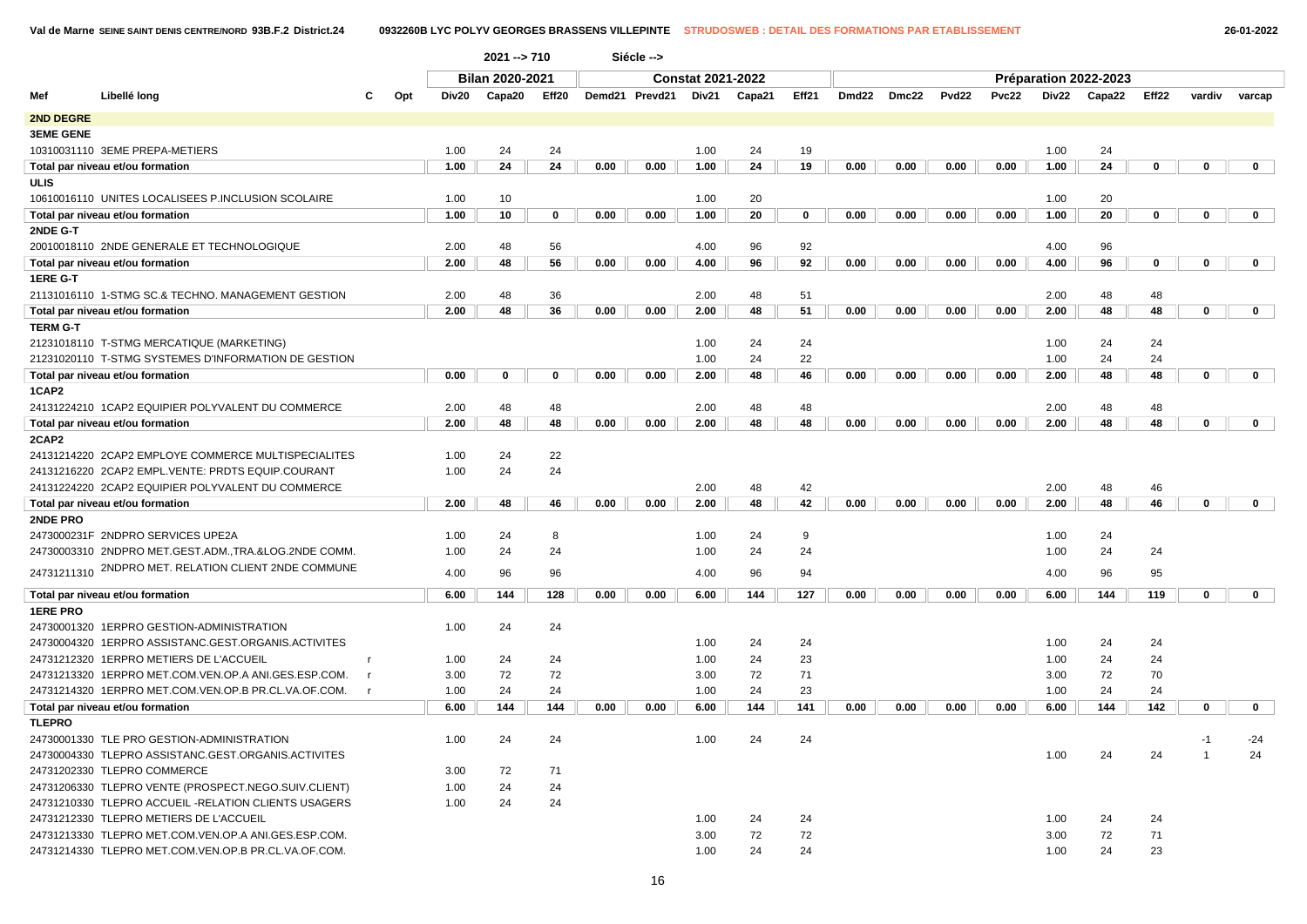|                            |                                  |   |     |       | $2021 - 710$    |                   |                          | Siécle -->         |       |        |       |                       |       |                   |       |       |        |       |          |        |  |  |
|----------------------------|----------------------------------|---|-----|-------|-----------------|-------------------|--------------------------|--------------------|-------|--------|-------|-----------------------|-------|-------------------|-------|-------|--------|-------|----------|--------|--|--|
|                            |                                  |   |     |       | Bilan 2020-2021 |                   | <b>Constat 2021-2022</b> |                    |       |        |       | Préparation 2022-2023 |       |                   |       |       |        |       |          |        |  |  |
| Mef                        | Libellé long                     | u | Opt | Div20 | Capa20          | Eff <sub>20</sub> | Demd <sub>21</sub>       | Prevd <sub>2</sub> | Div21 | Capa21 | Eff21 | Dmd <sub>22</sub>     | Dmc22 | Pvd <sub>22</sub> | Pvc22 | Div22 | Capa22 | Eff22 | vardiv   | varcap |  |  |
|                            | Total par niveau et/ou formation |   |     | 6.00  | 144             | 143               | 0.00                     | 0.00               | 6.00  | 144    | 144   | 0.00                  | 0.00  | 0.00              | 0.00  | 6.00  | 144    | 142   | 0        |        |  |  |
| <b>Total par cycle</b>     |                                  |   |     | 28.00 | 658             | 625               | 0.00                     | 0.00               | 32.00 | 764    | 710   | 0.00                  | 0.00  | 0.00              | 0.00  | 32.00 | 764    | 593   | $\bf{0}$ |        |  |  |
| <b>Total Etablissement</b> |                                  |   |     | 28.00 | 658             | 625               | 0.00                     | 0.00               | 32.00 | 764    | 710   | 0.00                  | 0.00  | 0.00              | 0.00  | 32.00 | 764    | 593   | n.       |        |  |  |

r dont 24 places en METIERS DE L'ACCUEIL/MET.COM.VEN.OP.A/MET.COM.VEN.OP.B pour la réorientation des 2nde GT